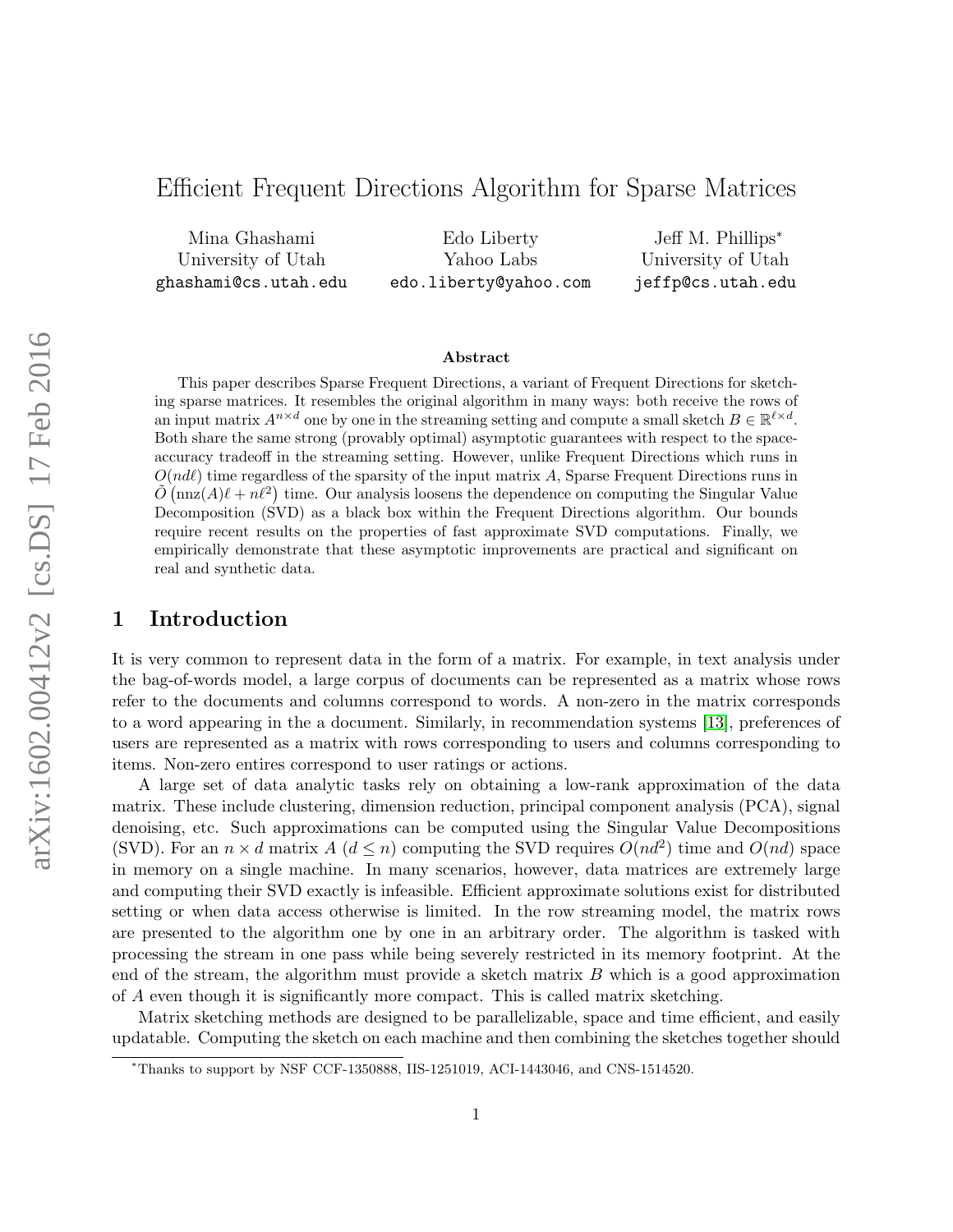be as good as sketching the combined data from all the different machines. The streaming model is especially attractive since a sketch can be obtained and maintained as the data is being collected. Therefore, eliminating the need for data storage altogether.

Often matrices, as above, are sparse; most of their entries are zero. The work of [\[9\]](#page-15-0) argues that typical term-document matrices are sparse; documents contain no more than 5% of all words. On wikipedia, most words appear on only a small constant number of pages. Similarly, in recommendation systems, in average a user rates or interacts with a small fraction of the available items: less than 6% in some user-movies recommendation tasks [\[1\]](#page-15-1) and much fewer in physical purchases or online advertising. As such, most of these datasets are stored as sparse matrices.

There exist several techniques for producing low rank approximations of sparse matrices whose running time is  $O(\text{nnz}(A) \text{poly}(k, 1/\varepsilon))$  for some error parameter  $\varepsilon \in (0, 1)$ . Here  $\text{nnz}(A)$  denotes the number of non-zeros in the matrix A. Examples include the power method [\[19\]](#page-16-1), random projection techniques [\[35\]](#page-17-0), projection-hashing [\[6\]](#page-15-2), and instances of column selection techniques [\[11\]](#page-15-3).

However, for a recent and popular technique FREQUENTDIRECTIONS (best paper of KDD) 2013 [\[24\]](#page-16-2)), there is no known way to take advantage of the sparsity of the input matrix. While it is deterministic and its space-error bounds are known to be optimal for dense matrices in the row-update model [\[17\]](#page-16-3), it runs in  $O(nd\ell)$  time to produce a sketch of size  $\ell \times d$ . In particular, it maintains a sketch with  $\ell$  rows and updates it iteratively over a stream, periodically invoking a full SVD which requires  $O(d\ell^2)$  time. Reliance on exact SVD computations seems to be the main hurdle in reducing the runtime to depend on  $O(nnz(A))$ . This paper shows a version of FREQUENT-DIRECTIONS whose runtime depends on  $O(nnz(A))$ . This requires a new understanding and a more careful analysis of FrequentDirections. It also takes advantage of block power methods (also known as Subspace Iteration, Simultaneous Iteration, or Orthogonal Iteration) that run in time proportional to  $nnz(A)$  but incur small approximation error [\[29\]](#page-17-1).

### 1.1 Linear Algebra Notations

Throughout the paper we identify an  $n \times d$  matrix A with a set of n rows  $[a_1; a_2; \dots; a_n]$  where each  $a_i$ is a vector in  $\mathbb{R}^d$ . The notation  $a_i$  stands for the *i*th row of the matrix A. By [A; a] we mean the row vector a appended to the matrix A as its last row. Similarly,  $[A;B]$  stands for stacking two matrices A and B vertically. The matrices  $I_n$  and  $0^{n \times d}$  denote the *n*-dimensional identity matrix and the full zero matrix of dimension  $n \times d$  respectively. The notation  $\mathcal{N}(0,1)^{d \times \ell}$  denotes the distribution over  $d \times \ell$  matrices whose entries are drawn independently from the normal distribution  $\mathcal{N}(0, 1)$ . For a vector x the notation  $\|\cdot\|$  refers to the Euclidian norm  $\|x\| = (\sum_i x_i^2)^{1/2}$ . The Frobenius norm of a matrix A is defined as  $||A||_F = \sqrt{\sum_{i=1} ||a_i||^2}$ , and the operator (or spectral) norm of it is  $||A||_2 = \sup_{x\neq 0} ||Ax||/||x||$ .

The notation nnz(A) refers to the number of non-zeros in A, and  $\rho = \text{nnz}(A)/(nd)$  denotes relative density of A. The Singular Value Decomposition of a matrix  $A \in \mathbb{R}^{m \times d}$  for  $m \leq d$ is denoted by  $[U, \Sigma, V] = \text{SVD}(A)$ . It guarantees that  $A = U\Sigma V^T$ ,  $U^T U = I_m$ ,  $V^T V = I_m$ ,  $U \in \mathbb{R}^{m \times m}$ ,  $V \in \mathbb{R}^{d \times m}$ , and  $\Sigma \in \mathbb{R}^{m \times m}$  is a non-negative diagonal matrix such that  $\Sigma_{i,i} = \sigma_i$  and  $\sigma_1 \geq \sigma_2 \geq \ldots \geq \sigma_m \geq 0$ . It is convenient to denote by  $U_k$ , and  $V_k$  the matrices containing the first k columns of U and V and by  $\Sigma_k \in \mathbb{R}^{k \times k}$  the top left  $k \times k$  block of  $\Sigma$ . The matrix  $A_k = U_k \Sigma_k V_k^T$ is the best rank k approximation of A in the sense that  $A_k = \arg \min_{C:\text{rank}(C) \leq k} ||A - C||_{2,F}$ . In places where we use  $SVD(A, k)$ , we mean rank k SVD of A.

The notation  $\pi_B(A)$  denotes the projection of the rows of A on the span of the rows of B. In other words,  $\pi_B(A) = AB^{\dagger}B$  where  $(\cdot)^{\dagger}$  indicates taking the Moore-Penrose psuedoinverse. Alternatively,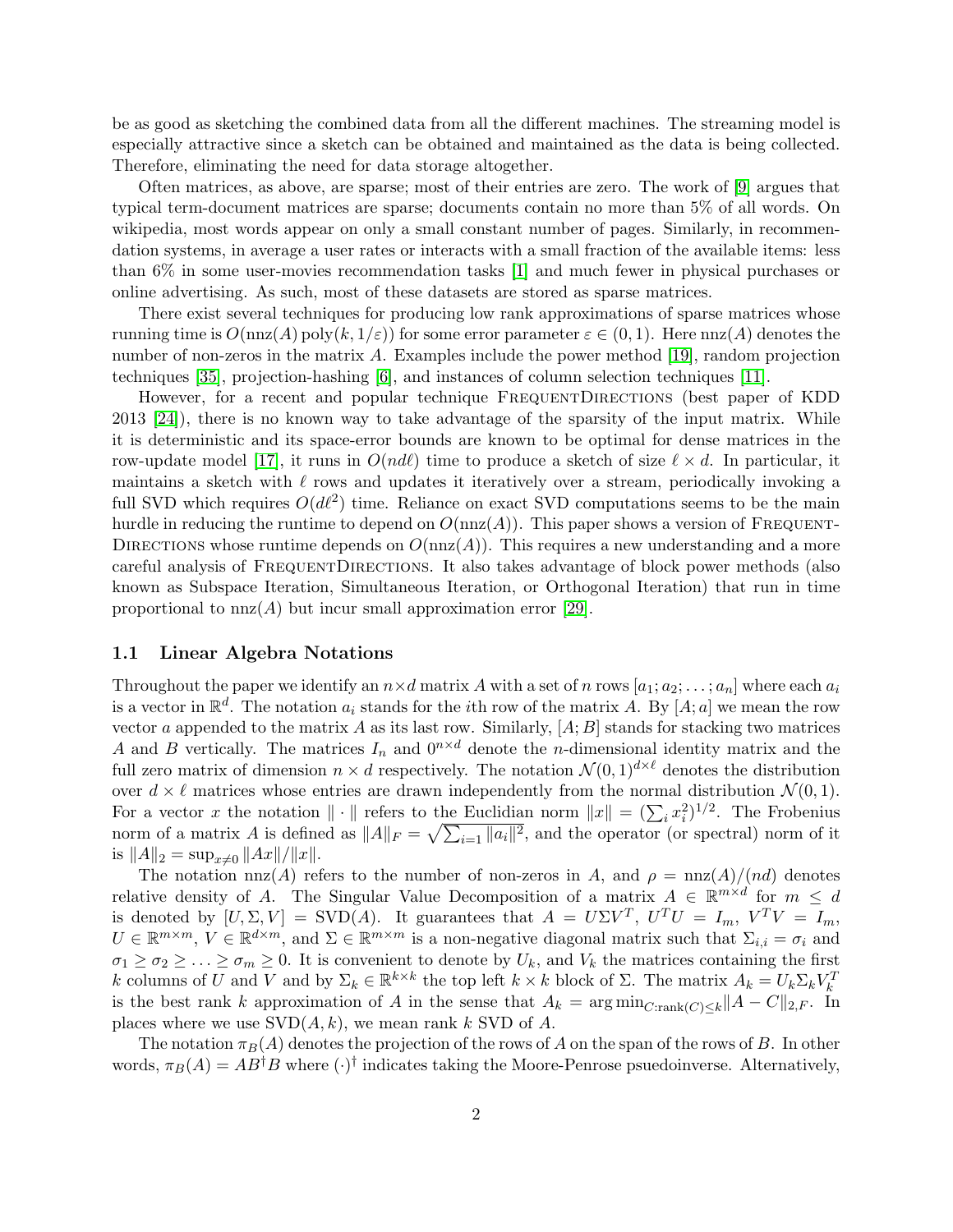setting  $[U, \Sigma, V] = \text{SVD}(B)$ , we have  $\pi_B(A) = AVV^T$ . We also denote  $\pi_B^k(A) = AV_kV_k^T$ , the right projection of A on the top  $k$  right singular vectors of  $B$ .

## 2 Matrix Sketching Prior Art

This section reviews only matrix sketching techniques that run in input sparsity time and whose output sketch is independent of the number of rows in the matrix. We categorize all known results into three main approaches (1) column/row subset selection (2) random projection based techniques and (3) iterative sketching techniques.

**Column selection techniques** These techniques, which are also studied under the Column Subset Selection Problem (CSSP) in literature [\[16,](#page-16-4) [10,](#page-15-4) [3,](#page-15-5) [8,](#page-15-6) [15,](#page-16-5) [2\]](#page-15-7), form the sketch  $B$  by selecting a subset of "important" columns of the input matrix  $A$ . They maintain the sparsity of  $A$  and make the sketch  $B$  to be more interpretable. These methods are not typically streaming, nor running in input sparsity time. The only method of this group which achieves both is  $[11]$  by Drineas *et al.* that uses reservoir sampling to become streaming. They select  $O(k/\varepsilon^2)$  columns proportional to their squared norm and achieve the Frobenius norm error bound  $||A - \pi_{B_k}(A)||_F^2 \le ||A - A_k||_F^2 + \varepsilon ||A||_F^2$ with time complexity of  $O((k^2/\varepsilon^4)(d+k/\varepsilon^2)+\text{nnz}(A))$ . In addition, they show that the spectral norm error bound  $||A - \pi_{B_k}(A)||_2^2 \le ||A - A_k||_2^2 + \varepsilon ||A||_F^2$  holds if one selects  $O(1/\varepsilon^2)$  columns. Rudelson *et al.* [\[34\]](#page-17-2) improved the latter error bound to  $||A - \pi_{B_k}(A)||_2^2 \le ||A - A_k||_2^2 + \varepsilon ||A||_2^2$  by selecting  $O(r/\varepsilon^4 \log (r/\varepsilon^4))$  columns, where  $r = ||A||_F^2/||A||_2^2$  is the numeric rank of A. Note that in the result by [\[11\]](#page-15-3), one would need  $O(r^2/\varepsilon^2)$  columns to obtain the same bound.

Another similar line of work is the CUR factorization [\[4,](#page-15-8) [10,](#page-15-4) [12,](#page-16-6) [14,](#page-16-7) [27\]](#page-16-8) where methods select c columns and r rows of A to form matrices  $C \in \mathbb{R}^{n \times c}$ ,  $R \in \mathbb{R}^{r \times d}$  and  $U \in \mathbb{R}^{c \times r}$ , and constructs the sketch as  $B = CUR$ . The only instance of this group that runs in input sparsity time is [\[4\]](#page-15-8) by Boutsidis and Woodruff, where they select  $r = c = O(k/\varepsilon)$  rows and columns of A and construct matrices C, U and R with rank $(U) = k$  such that with constant probability  $||A - CUR||_F^2 \le$  $(1+\varepsilon) \|A - A_k\|_F^2$ . Their algorithm runs in  $O(\mathrm{nnz}(A) \log n + (n+d) \mathrm{poly}(\log n, k, 1/\varepsilon))$  time.

**Random projection techniques** These techniques [\[31,](#page-17-3) [36,](#page-17-4) [35,](#page-17-0) [26\]](#page-16-9) operate data-obliviously and maintain a  $r \times d$  matrix  $B = SA$  using a  $r \times n$  random matrix S which has the Johnson-Lindenstrauss Transform (JLT) property [\[28\]](#page-17-5). Random projection methods work in the streaming model, are computationally efficient, and sufficiently accurate in practice [\[7\]](#page-15-9). The state-of-the-art method of this approach is by Clarkson and Woodruff [\[6\]](#page-15-2) which was later improved slightly in [\[30\]](#page-17-6). It uses a hashing matrix S with only one non-zero entry in each column. Constructing this sketch takes only  $O(\text{nnz}(A) + n \cdot \text{poly}(k/\varepsilon) + \text{poly}(dk/\varepsilon))$  time, and guarantees that for any unit vector x that  $(1 - \varepsilon) \|Ax\| \leq \|Bx\| \leq (1 + \varepsilon) \|Ax\|$ . For these sparsity-efficient sketches using  $r = O(d^2/\varepsilon^2)$  also guarantees that  $||A - \pi_B(A)||_F \leq (1 + \varepsilon) ||A - A_k||_F$ .

Iterative sketching techniques These operate in streaming model, where random access to the matrix is not available. They maintain the sketch  $B$  as a linear combination of rows of  $A$ , and update it as new rows are received in the stream. Examples of these methods include different version of iterative SVD [\[19,](#page-16-1) [21,](#page-16-10) [23,](#page-16-11) [5,](#page-15-10) [33\]](#page-17-7). These, however, do not have theoretical guarantees [\[7\]](#page-15-9). The FREQUENTDIRECTIONS algorithm [\[24\]](#page-16-2) is a unique in this group in that it offers strong error guarantees. It is a deterministic sketching technique that processes rows of an  $n \times d$  matrix A in a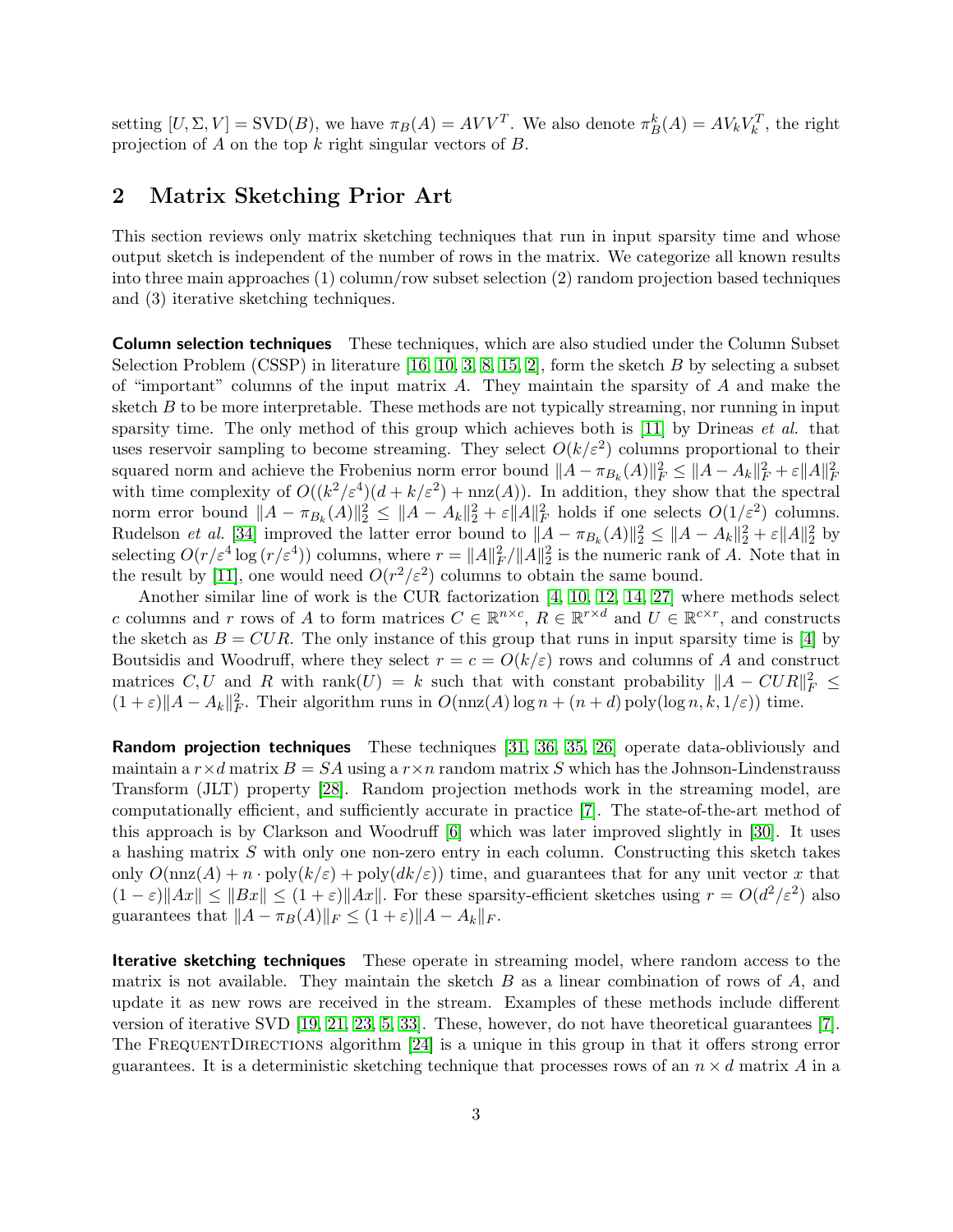stream and maintains a  $\ell \times d$  sketch B (for  $\ell < \min(n, d)$ ) such that the following two error bounds hold for any  $0 \leq k < \ell$ 

$$
||A^T A - B^T B||_2 \le \frac{1}{\ell - k} ||A - A_k||_F^2
$$

and

$$
||A - \pi_B(A)||_F^2 \le \frac{\ell}{\ell - k} ||A - A_k||_F^2.
$$

Setting  $\ell = k + 1/\varepsilon$  and  $\ell = k + k/\varepsilon$ , respectively, achieves bounds  $||A^T A - B^T B||_2 \le \varepsilon ||A - A_k||_F^2$ and  $||A - \pi_B(A)||_F^2 \leq (1+\varepsilon)||A - A_k||_F^2$ . Although FREQUENTDIRECTIONS does not run in input sparsity time, we will explain it in detail in the next section, as it is an important building block for the algorithm we introduce.

## 2.1 Main Results

We present a randomized version of FREQUENTDIRECTIONS, called as SPARSEFREQUENTDIREC-TIONS that receives an  $n \times d$  sparse matrix A as a stream of its rows. It computes a  $\ell \times d$  sketch B in  $O(d\ell)$  space.

It guarantees that with probability at least  $1 - \delta$  (for  $\delta \in (0, 1)$ ) being the failure probability), for  $\alpha = 6/41$  and any  $0 \leq k < \alpha \ell$ ,

$$
||A^T A - B^T B||_2 \le \frac{1}{\alpha \ell - k} ||A - A_k||_F^2
$$

and

$$
||A - \pi_{B_k}(A)||_F^2 \le \frac{\ell}{\ell - k/\alpha} ||A - A_k||_F^2.
$$

Note that setting  $\ell = \lfloor 1/(\varepsilon \alpha) + k/\alpha \rfloor$  yields

$$
||A^T A - B^T B||_2 \le \varepsilon ||A - A_k||_F^2
$$

and setting  $\ell = \lceil k/(\varepsilon \alpha) + k/\alpha \rceil$  yields

$$
||A - \pi_{B_k}(A)||_F^2 \le (1 + \varepsilon) ||A - A_k||_F^2.
$$

The expected running time of the algorithm is

$$
O(\operatorname{nnz}(A)\ell \log(d) + \operatorname{nnz}(A) \log(n/\delta) + n\ell^{2} + n\ell \log(n/\delta)).
$$

In the likely case where  $nnz(A) = \Omega(n\ell)$  and  $n/\delta < d^{O(\ell)}$ , the runtime is dominated by  $O(nnz(A)\ell \log(d))$ . We also experimentally validate this theory, demonstrating these runtime improvements on sparse data without sacrificing accuracy.

## 3 Preliminaries

In this section we review some important properties about FREQUENTDIRECTIONS and SIMULTAneousIteration which will be necessary for understanding and proving bounds on SparseFrequentDirections.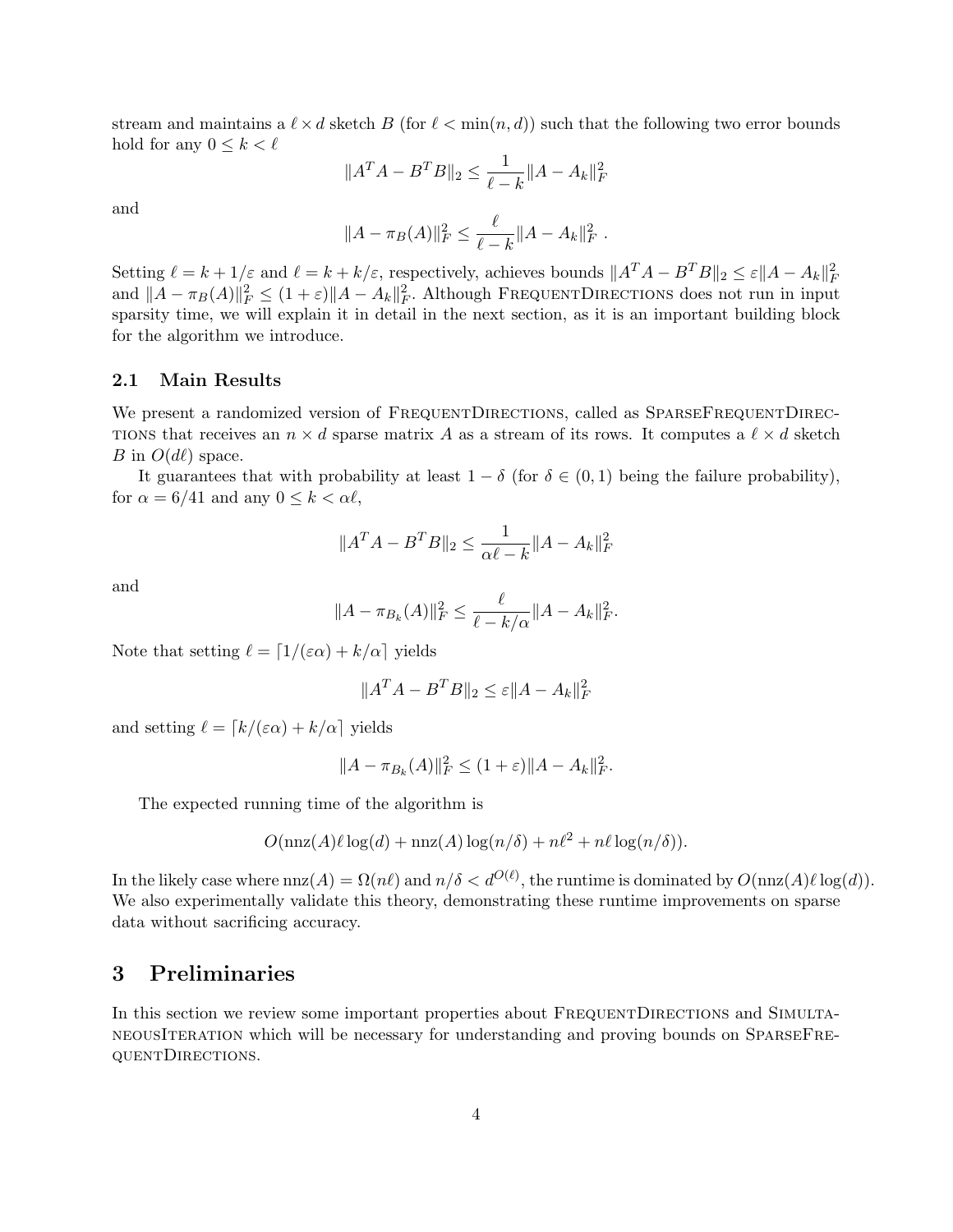### <span id="page-4-1"></span>3.1 Frequent Directions

The FREQUENTDIRECTIONS algorithm was introduced by Liberty [\[24\]](#page-16-2) and received an improved analysis by Ghashami et al.[\[17\]](#page-16-3). The algorithm operates by collecting several rows of the input matrix and letting the sketch grow. Once the sketch doubles in size, a lossy DenseShrink operation reduces its size by a half. This process repeats throughout the stream. The running time of FREQUENTDIRECTIONS and its error analysis are strongly coupled with the properties of the SVD used to perform the DENSESHRINK step.

An analysis of  $[7]$  slightly generalized the one in  $[17]$ . Let B be the sketch resulting in applying FREQUENTDIRECTIONS with a potentially different shrink operation to  $A$ . Then, the FREQUENT-DIRECTIONS asymptotic guarantees hold as long as the shrink operation exhibits three properties, for any positive  $\Delta$  and a constant  $\alpha \in (0,1)$ .

- 1. Property 1: For any vector  $x \in \mathbb{R}^d$ ,  $||Ax||^2 ||Bx||^2 \geq 0$ .
- 2. Property 2: For any unit vector  $x \in \mathbb{R}^d$ ,  $||Ax||^2 ||Bx||^2 \leq \Delta$ .
- 3. Property 3:  $||A||_F^2 ||B||_F^2 \ge \alpha \Delta \ell$ .

<span id="page-4-0"></span>For completeness, the exact guarantee is stated in Lemma [3.1.](#page-4-0)

**Lemma 3.1** (Lemma 3.1 in [\[7\]](#page-15-9)). Given an input  $n \times d$  matrix A and an integer parameter  $\ell$ , any sketch  $\ell \times d$  matrix B which satisfies the three properties above (for some any  $\alpha \in (0,1]$  and  $\Delta > 0$ ), guarantees the following error bounds

$$
0 \le \|A^T A - B^T B\|_2 \le \frac{1}{\alpha \ell - k} \|A - A_k\|_F^2,
$$

and

$$
||A - \pi_B^k(A)||_F^2 \le \frac{\ell}{\ell - k/\alpha} ||A - A_k||_F^2,
$$

where  $\pi_B^k(\cdot)$  represents the projection operator onto  $B_k$ , the top k singular vectors of B.

Another important property of FREQUENTDIRECTIONS is that its sketches are mergeable [\[17\]](#page-16-3). To clarify, consider partitioning a matrix A into t blocks  $A_1, A_2, \cdots, A_t$  so that  $A = [A_1; A_2; \cdots; A_t]$ . Let  $B_i = \text{FD}(A_i, \ell)$  denotes the FD sketch of the matrix block  $A_i$ , and  $B' = \text{FD}([B_1; B_2; \dots; B_t], \ell)$ denotes the FD sketch of all  $B_i$ s combined together. It is shown that  $B'$  has at most as much covariance and projection error as  $B = \text{FD}(A, \ell)$ , i.e. the sketch of the whole matrix A. It follows that this divide-sketch-and-merging can also be applied recursively on each matrix block without increasing the error.

The runtime of FREQUENTDIRECTIONS is determined by the number of shrinking steps. Each of those computes an SVD of B which takes  $O(d\ell^2)$  time. Since the SVD is called only every  $O(\ell)$ rows this yields a total runtime  $O(d\ell^2 \cdot n/\ell) = O(nd)$ . This effectively means that on average we are spending  $O(d\ell)$  operations per row, even if the row is sparse.

In the present paper, we introduce a new method called as  $SPARSEFREQUENTDIRECTIONS$  that uses randomized SVD methods instead of the exact SVD to approximate the singular vectors and values of intermediate matrices  $B$ . We show how this new method tolerates the extra approximation error and runs in time proportional to  $nnz(A)$ . Moreover, since it received sparse matrix rows, it can observe more the  $\ell$  rows until the size of the sketch doubles. As a remark, Ghashami and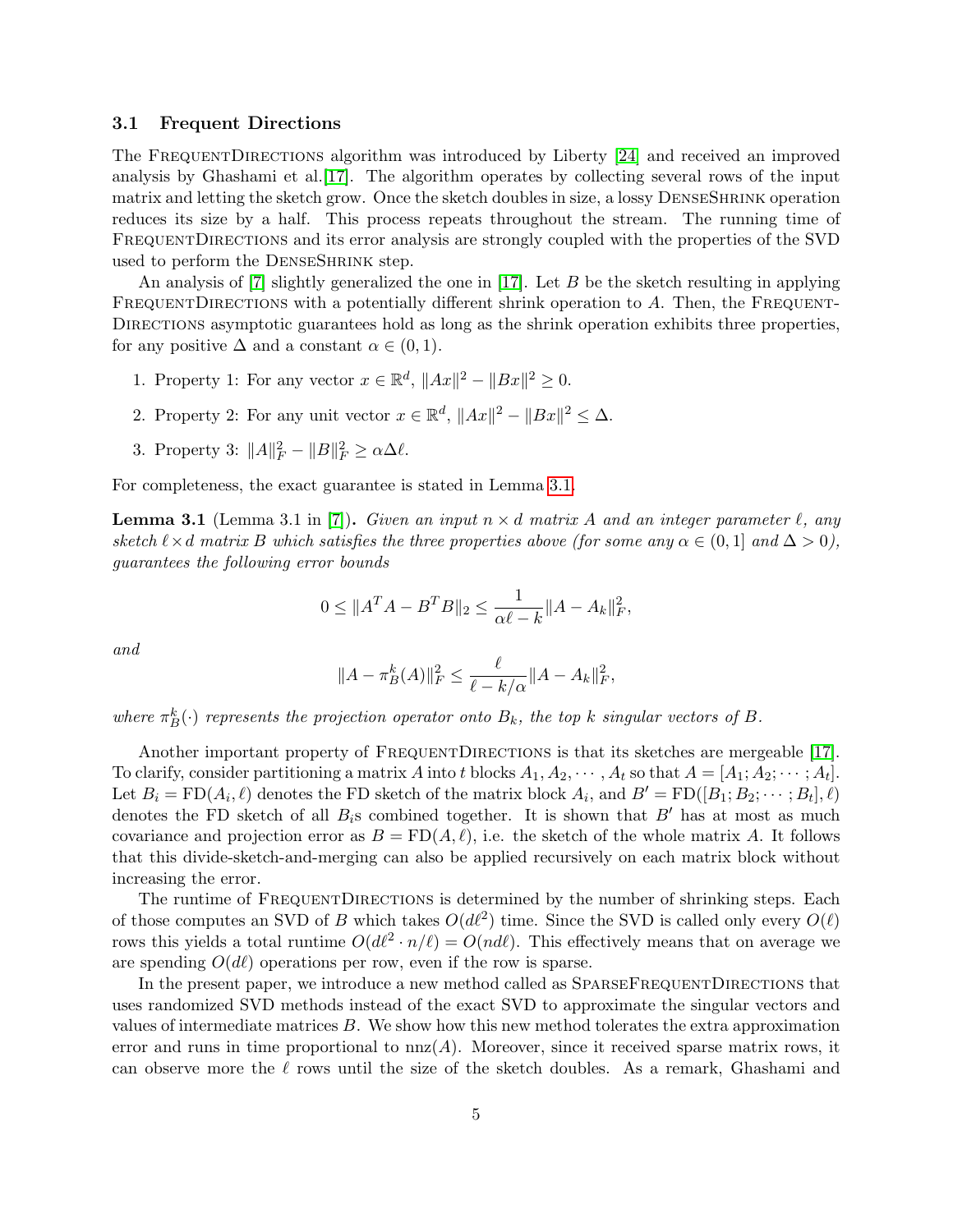Phillips [\[18\]](#page-16-12) showed that maintaining any rescaled set of  $\ell$  rows of A over a stream is not a feasible approach to obtain sparsity in FREQUENTDIRECTIONS. It was left as an open problem to produce some version of FREQUENTDIRECTIONS that took advantage of the sparsity of A.

#### 3.2 Simultaneous Iteration

Efficiently computing the singular vectors of matrices is one of the most well studies problems in scientific computing. Recent results give very strong approximation guarantees for block power method techniques [\[32\]](#page-17-8)[\[38\]](#page-17-9)[\[26\]](#page-16-9)[\[20\]](#page-16-13). Several variants of this algorithm were studied under different names in the literature e.g. Simultaneous Iteration, Subspace Iteration, or Orthogonal Iteration [\[19\]](#page-16-1). In this paper, we refer to this group of algorithms collectively as SIMULTANEOUSITERATION. A generic version of SimultaneousIteration for rectangular matrices is described in Algorithm [1.](#page-5-0)

<span id="page-5-0"></span>

| Algorithm 1 SIMULTANEOUSITERATION                                                                             |                                   |
|---------------------------------------------------------------------------------------------------------------|-----------------------------------|
| <b>Input:</b> $A \in \mathbb{R}^{n \times d}$ , rank $k \leq \min(n, d)$ , and error $\varepsilon \in (0, 1)$ |                                   |
| $q = \Theta(\log(n/\varepsilon)/\varepsilon)$                                                                 |                                   |
| $G \sim \mathcal{N}(0, 1)^{d \times k}$                                                                       |                                   |
| $Z = \text{GramSchmidt}(A(A^T A)^q G)$                                                                        |                                   |
| return $Z$                                                                                                    | # $Z \in \mathbb{R}^{n \times k}$ |

While this algorithm was already analyzed by [\[19\]](#page-16-1), the proofs of [\[32,](#page-17-8) [20,](#page-16-13) [29,](#page-17-1) [37\]](#page-17-10) manage to prove stable results that hold for any matrix independent of spectral gap issues. Unfortunately, an in depth discussion of these algorithms and their proof techniques is beyond the scope of this paper.

For the proof of correctness of SPARSEFREQUENTDIRECTIONS, the main lemma proven by [\[29\]](#page-17-1) suffices. SIMULTANEOUSITERATION (Algorithm [1\)](#page-5-0) guarantees the three following error bounds with high probability:

- 1. Frobenius norm error bound:  $||A ZZ^T A||_F \leq (1 + \varepsilon) ||A A_k||_F$
- 2. Spectral norm error bound:  $||A ZZ^T A||_2 \le (1 + \varepsilon) ||A A_k||_2$
- 3. Per vector error bound:  $|u_i^T A A^T u_i z_i^T A A^T z_i| \leq \varepsilon \sigma_{k+1}^2$

for all *i*. Here  $u_i$  denotes the *i*th left singular vector of A, and  $\sigma_{k+1}$  is the  $(k+1)$ th singular value of A, and  $z_i$  is the *i*th column of the matrix Z returned by SIMULTANEOUSITERATION.

In addition, for a constant  $\varepsilon$ , SIMULTANEOUSITERATION runs in  $O(n \alpha(A))$  time.

In this paper, we show that SPARSEFREQUENTDIRECTIONS can replace the computation of an exact SVD by using the results of [\[29\]](#page-17-1) with  $\varepsilon$  being a constant. This alteration does give up the optimal asymptotic accuracy (matching that of FREQUENTDIRECTIONS).

## 4 Sparse Frequent Directions

The SPARSEFREQUENTDIRECTIONS (SFD) algorithm is described in Algorithm [2,](#page-6-0) and is an extension of FREQUENTDIRECTIONS to sparse matrices. It receives the rows of an input matrix  $A$  in a streaming fashion and maintains a sketch B of  $\ell$  rows. Initially B is empty. On receiving rows of A, SFD stores non-zeros in a buffer matrix A'. The buffer is deemed full when it contains  $\ell d$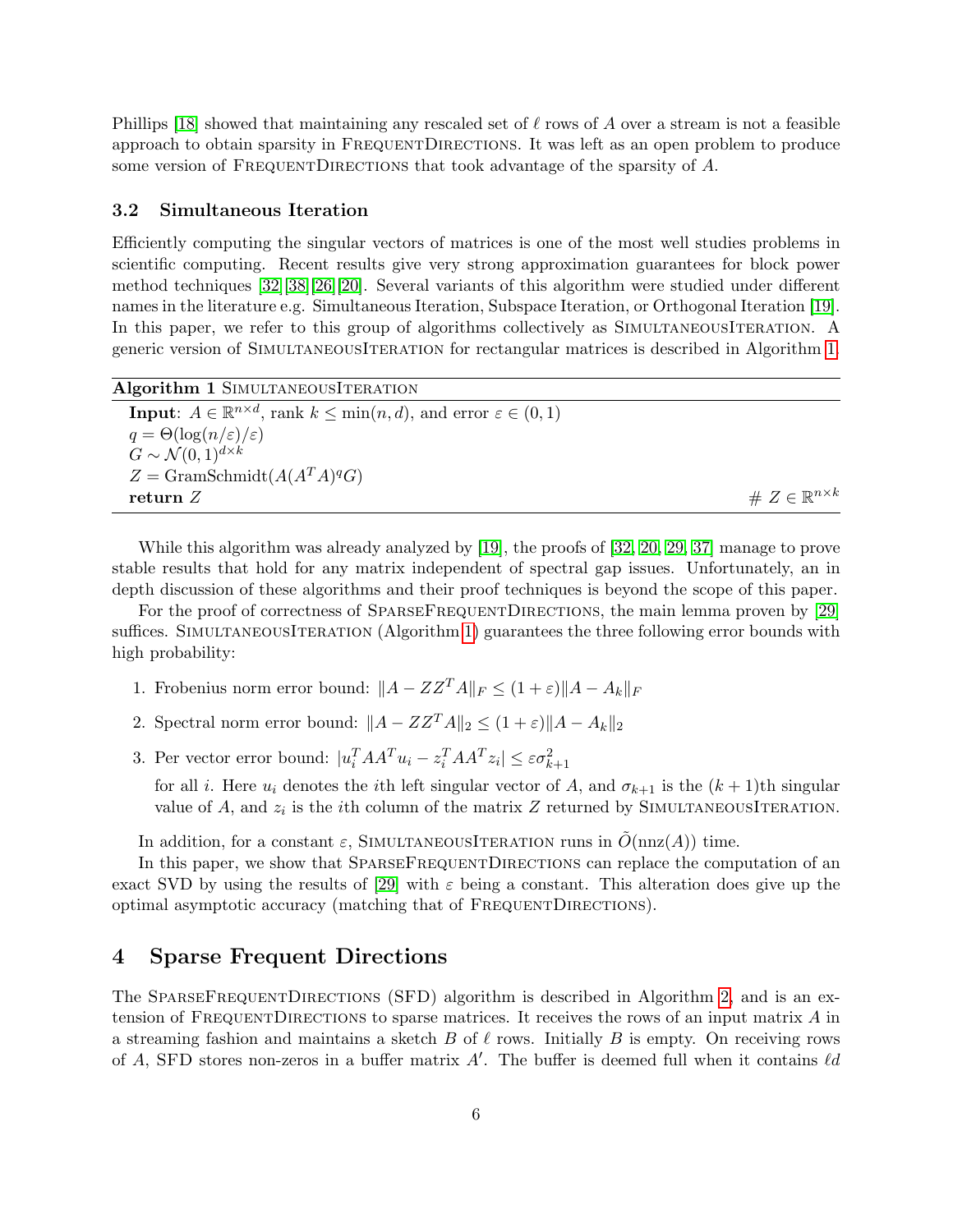non-zeros or d rows. SFD then calls BOOSTEDSPARSESHRINK to produce its sketch matrix  $B'$  of size  $\ell \times d$ . Then, it updates its ongoing sketch B of the entire stream by merging it with the (dense) sketch  $B'$  using DENSESHRINK.

Algorithm 2 SPARSEFREQUENTDIRECTIONS

<span id="page-6-0"></span>**Input:**  $A \in \mathbb{R}^{n \times d}$ , an integer  $\ell \leq d$ , failure probability  $\delta$  $B = 0^{\ell \times d}$ ,  $A' = 0^{0 \times d}$ for  $a \in A$  do  $A' = [A'; a]$ if  $nnz(A') \geq \ell d$  or  $rows(A') = d$  then  $B' = \text{BoostEDSPARSESHRINK}(A', \ell, \delta)$  $B = \text{DENSESHRINK}([B; B'], \ell)$  $A'=0^{0\times d}$ return B

BOOSTEDSPARSESHRINK amplifies the success probability of another algorithm SPARSESHRINK in Algorithm [3.](#page-6-1) SparseShrink runs SimultaneousIteration instead of a full SVD to take advantage of the sparsity of its input  $A'$ . However, as we will discuss, by itself SPARSESHRINK has too high of a probability of failure. Thus we use BOOSTEDSPARSESHRINK which keeps running SPARSESHRINK and probabilistically verifying the correctness of its result using VERIFYSPECTRAL, until it decides that the result is correct with high enough probability. Each of DENSESHRINK, SPARSESHRINK, and BOOSTEDSPARSESHRINK produce sketch matrices of size  $\ell \times d$ .

```
Algorithm 3 SPARSESHRINK
```
<span id="page-6-1"></span>**Input:**  $A' \in \mathbb{R}^{m \times d}$ , an integer  $\ell \leq m$  $Z =$  SIMULTANEOUSITERATION $(A', \ell, 1/4)$  $P = Z^T A', \quad [H, \Lambda, V] = \text{SVD}(P, \ell)$  $\tilde{\Lambda} = \sqrt{\Lambda^2 - \lambda_\ell^2 I_\ell}$  $B' = \tilde{\Lambda} V^T$ return  $B'$ 

## Algorithm 4 BOOSTEDSPARSESHRINK

**Input**:  $A' \in \mathbb{R}^{m \times d}$ , integer  $\ell \leq m$ , failure probability  $\delta$ while True do  $B' =$ SparseShrink $(A', \ell)$  $\Delta = (\|A'\|_F^2 - \|B'\|_F^2)/\alpha \ell \quad \text{for } \alpha = 6/41$ if  $\text{VERIFY}\text{SPECTRAL}((A'^T A' - B'^T B')/(\Delta/2), \delta)$  then return  $B'$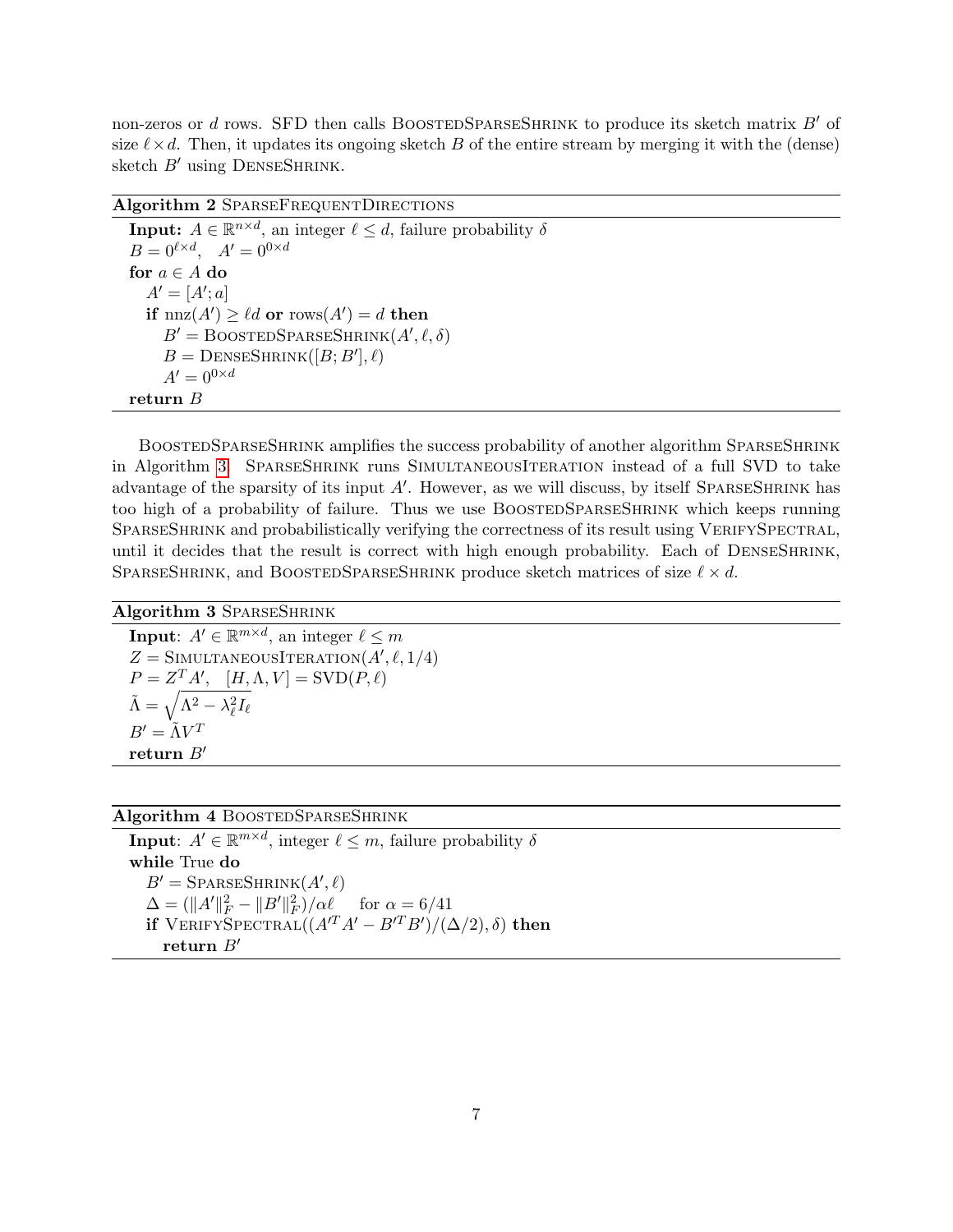Algorithm 5 DENSESHRINK

**Input:**  $A \in \mathbb{R}^{m \times d}$ , an integer  $\ell \leq m$  $[H, \Lambda, V] = \text{SVD}(A, \ell)$  $\tilde{\Lambda} = \sqrt{\Lambda^2 - \lambda_\ell^2 I_\ell}$  $B = \tilde{\Lambda} V^T$ Return B

Our main result is stated in the next theorem. It follows from combining the proofs contained in the subsections below.

<span id="page-7-0"></span>**Theorem 4.1** (main result). Given a sparse matrix  $A \in \mathbb{R}^{n \times d}$  and an integer  $\ell \leq d$ , SPARSEFRE-QUENTDIRECTIONS computes a small sketch  $B \in \mathbb{R}^{\ell \times d}$  such that with probability at least  $1 - \delta$  for  $\alpha = 6/41$  and any  $0 \leq k \leq \alpha \ell$ ,

$$
||A^T A - B^T B||_2 \le \frac{1}{\alpha \ell - k} ||A - A_k||_F^2
$$

and

$$
||A - \pi_{B_k}(A)||_F^2 \le \frac{\ell}{\ell - k/\alpha} ||A - A_k||_F^2.
$$

The total memory footprint of the algorithm is  $O(d\ell)$  and its expected running time is

 $O\left(\max(A)\ell \log(d) + \max(A) \log(n/\delta) + n\ell^2 + n\ell \log(n/\delta)\right).$ 

### <span id="page-7-1"></span>4.1 Success Probability

SPARSESHRINK, described in Algorithm [3,](#page-6-1) calls SIMULTANEOUSITERATION to approximate the top rank  $\ell$  subspace of A'. As SIMULTANEOUSITERATION is randomized, it fails to converge to a good subspace when the initial choice of the random matrix  $G$  does not sufficiently align with the top  $\ell$ singular vectors of A' (see Algorithm [1\)](#page-5-0). This occurs with probability at most  $\rho_{\ell} = O(1/\sqrt{\ell})$ . In Section [4.3.1,](#page-9-0) we prove that with probability of at least  $1 - \rho_\ell$  that SPARSESHRINK satisfies the three properties required for Lemma [3.1](#page-4-0) using  $\alpha = 6/41$  and  $\Delta = 41/8$   $s_{\ell}^2$ , but replacing Property 2 with a stronger version

• Property 2 (strengthened):  $||A^T A' - B^T B'||_2 \leq (\Delta/2) = 41/16 s_\ell^2$ 

where  $s_{\ell}$  denotes the  $\ell$ <sup>th</sup> singular value of  $A'$ .

However, for the proof of SPARSEFREQUENTDIRECTIONS we require that all SPARSESHRINK runs to be successful. The failure probability of SPARSESHRINK, which is upper bounded by  $O(1/\sqrt{\ell})$ , is high enough that a simple union bound would not give a meaningful bound on the failure probability of SPARSEFREQUENTDIRECTIONS. We therefore reduce the failure probability of each BoostedSparseShrink, by wrapping each call of SparseShrink in the verifier VerifySpectral. If VerifySpectral does not verify the correctness, then it reruns SparseShrink and tries again until it can verify it. But to perform this verification efficiently, we need to loosen the definition of correctness. In particular, we say SPARSESHRINK is successful if the sketch  $B'$ computed from its output satisfies  $||A^T A' - B^T B'||_2 \leq \Delta$  (the original Property 2 specification in Section [3.1\)](#page-4-1), where  $\Delta = (\|A'\|_F^2 - \|B'\|_F^2)/\alpha \ell$ . Combining the two inequalities through  $\Delta$ , a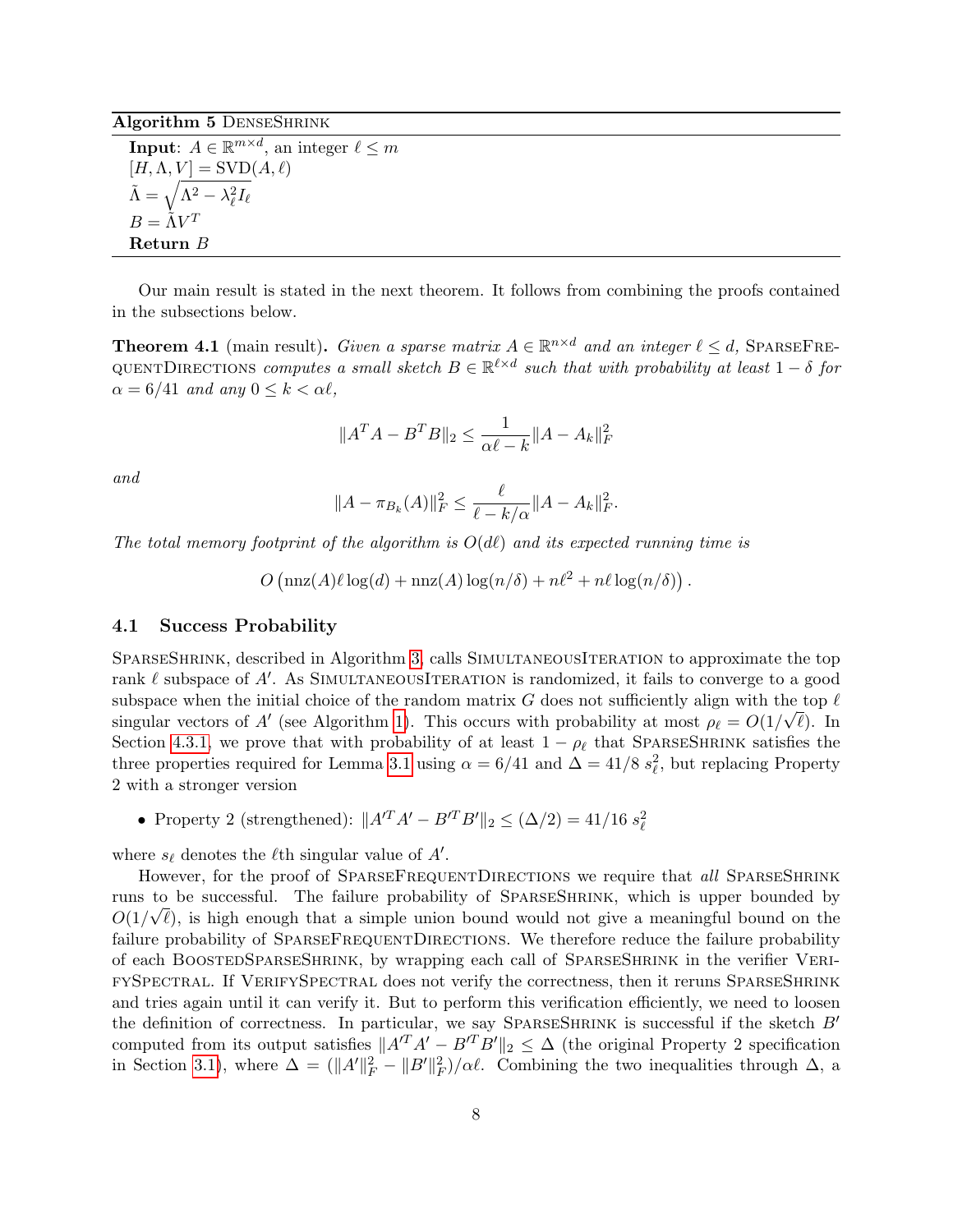successful run implies that  $||A'^T A' - B'^T B'||_2 \le (||A'||_F^2 - ||B'||_F^2)/\alpha \ell$ . VERIFYSPECTRAL verifies the success of the algorithm by approximating the spectral norm of  $(A^T A' - B^T B')/(\Delta/2)$ ; it does so by running the power method for  $c \cdot \log(d/\delta_i)$  steps for some constant c.

Algorithm 6 VERIFYSPECTRAL Initialization persistent  $i = 0$  (*i* retains its state between invocations of this method) **Input**: Matrix  $C \in \mathbb{R}^{d \times d}$ , failure probability  $\delta$  $i = i + 1$  and  $\delta_i = \delta/2i^2$ Pick x uniformly at random from the unit sphere in  $\mathbb{R}^d$ . if  $\| C^{c \cdot \log(d/\delta_i)} x \| \leq 1$  return True else return False

<span id="page-8-0"></span>**Lemma 4.1.** The VERIFYSPECTRAL algorithm returns TRUE if  $||C||_2 \leq 1$ . If  $||C||_2 \geq 2$  it returns FALSE with probability at least  $1 - \delta_i$ .

*Proof.* If  $||C|| \leq 1$  than  $||C^{c \cdot \log(d/\delta_i)}x|| \leq ||C||^{c \cdot \log(d/\delta_i)}||x|| \leq 1$ . If  $||C|| \geq 2$ , consider execution i of the method. Let  $v_1$  denote the top singular vector of C. Then  $||C^{c \cdot \log(d/\delta_i)}x|| \ge |\langle v_1, x \rangle|2^{c \cdot \log(d/\delta_i)} \ge$ 1, for some constant c as long as  $|\langle v_1, x \rangle| = \Omega(\text{poly}(\delta_i/d))$ . Let  $\Phi(t')$  denote the density function of the random variable  $t' = \langle v_1, x \rangle$ . Then  $\Pr[|\langle v_1, x \rangle| \le t] = \int_{-t}^{t} \Phi(t')dt' \le 2t\Phi(0) = O(t\sqrt{d})$ . Setting the failure probability to be at most  $\delta_i$ , we conclude that  $|\langle v_1, x \rangle| = \Omega(\delta_i/\sqrt{d})$  with probability at least  $1 - \delta_i$ . П

Therefore, VERIFYSPECTRAL fails with probability at most  $\delta_i$  during execution i. If any of VerifySpectral runs fail, BoostedSparseShrink and hence SparseFrequentDirections potentially fail. Taking the union bound over all invocations of VERIFYSPECTRAL we obtain that SPARSEFREQUENTDIRECTIONS fails with probability at most  $\sum \delta_i \leq \sum_{i=1}^{\infty} \delta/2i^2 \leq \delta$ , hence it succeeds with probability at least  $1 - \delta$ .

## 4.2 Space Usage and Runtime Analysis

Throughout this manuscript we assume the constant-word-size model. Integers and floating point numbers are represented by a constant number of bits. Random access into memory is assumed to require  $O(1)$  time. In this model, multiplying a sparse matrix A' by a dense vector requires  $O(nnz(A'))$  operations and storing A' requires  $O(nnz(A'))$  bits of memory.

**Fact 4.1.** The total memory footprint of SPARSEFREQUENTDIRECTIONS is  $O(d\ell)$ .

*Proof.* It is easy to verify that, except for the buffer matrix A', the algorithm only manipulates  $\ell \times d$ matrices; in particular, observe that the  $(\text{rows}(A') = d)$  condition in SPARSEFREQUENTDIRECTIONS ensures that  $m = d$  in SPARSESHRINK, and in DENSESHRINK also  $m = 2\ell$ . Each of these  $\ell \times d$ matrices clearly require at most  $O(d\ell)$  bits of memory. The buffer matrix A' contains at most  $O(d\ell)$ non-zeros and therefore does not increase the space complexity of the algorithm.  $\Box$ 

We turn to bounding the expected runtime of SPARSEFREQUENTDIRECTIONS which is dominated by the cumulative running times of DENSESHRINK and BOOSTEDSPARSESHRINK. Denote by T the number of times they are executed. It is easy to verify  $T \n\t\leq \n\t\max(A)/d\ell + n/d$ . Since DENSE-SHRINK runs in  $O(d\ell^2)$  time deterministically, the total time spent by DENSESHRINK through T iterations is  $O(T d\ell^2) = O(\text{nnz}(A)\ell + n\ell^2)$ .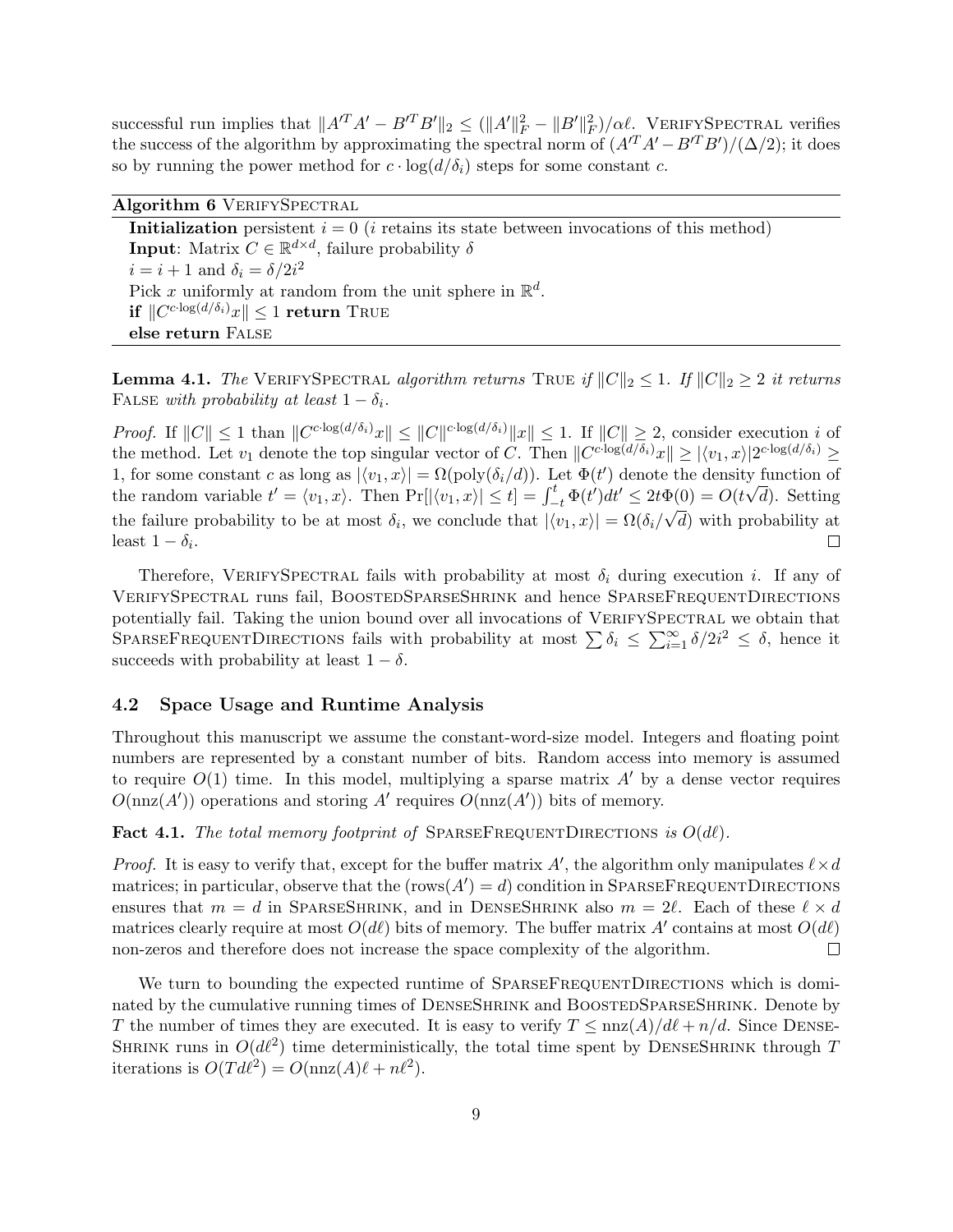The running time of BOOSTEDSPARSESHRINK is dominated by those of SPARSESHRINK and VERIFYSPECTRAL, and its expected number of iterations. Note that, in expectation, they are each executed on any buffer matrix  $A_i'$  a small constant number of times because VERIFYSPECTRAL succeeds with probability (much) greater than  $1/2$ . For asymptotic analysis it is identical to assuming they are each executed once.

Note that the running time of SPARSESHRINK on  $A'_i$  is  $O(\text{nnz}(A'_i)\ell \log(d))$ . Since  $\sum_i \text{nnz}(A'_i)$ nnz(A) we obtain a total running time of  $O(nnz(A)\ell log(d))$ . The *i*th execution of VERIFYSPEC-TRAL requires  $O(d\ell \log(d/\delta_i))$  operations. This, because it multiplies  $A'^T A' - B'^T B'$  by a single vector  $O(\log(d/\delta_i))$  times, and both  $nnz(A') \leq O(d\ell)$  and  $nnz(B') \leq d\ell$ . In expectation VERI $f_{\text{F}}$  fySpectral is executed  $O(T)$  times, therefore total running time of it is

$$
O(d\ell \sum_{i=1}^{O(T)} \log(d/\delta_i)) = O(d\ell \sum_{i=1}^{O(T)} \log(d_i^2/\delta)) = O(Td\ell \log(Td/\delta)) = O((\text{nnz} + n\ell) \log(n/\delta)).
$$

Combining the above contributions to the total running time of the algorithm we obtain Fact [4.2.](#page-9-1)

<span id="page-9-1"></span>**Fact 4.2.** Algorithm SPARSEFREQUENTDIRECTIONS runs in expected time of

$$
O(\max(A)\ell \log(d) + \max(A)\log(n/\delta) + n\ell^2 + n\ell \log(n/\delta)).
$$

### 4.3 Error Analysis

We turn to proving the error bounds of Theorem [4.1.](#page-7-0) Our proof is divided into three parts. We first show that SPARSESHRINK obtains the three properties needed for Lemma [3.1](#page-4-0) with probability at least  $1 - \rho_\ell$ , and with the constraint on Property 2 strengthed by a factor 1/2. Then we show how loosening Property 2 back to its original bound enables BOOSTEDSPARSESHRINK to succeed with probability  $1 - \delta_i$  for some  $\delta_i \ll \rho_\ell$ . Finally we show that due to the mergeability of FREQUENT-DIRECTIONS [\[25\]](#page-16-14), discussed in Section [3.1,](#page-4-1) the SPARSEFREQUENTDIRECTIONS algorithm obtains the same error guarantees as BOOSTEDSPARSESHRINK with probability  $1 - \delta$  for a small  $\delta$  of our choice.

In what follows, we mainly consider a single run of SPARSESHRINK or BOOSTEDSPARSESHRINK and let  $s_\ell$  and  $u_\ell$  denote the  $\ell$ th singular value and  $\ell$ th left singular vector of A', respectively.

#### <span id="page-9-0"></span>4.3.1 Error Analysis: SparseShrink

Here we show that with probability at least  $1 - \rho_{\ell}$  that B' computed from SPARSESHRINK $(A', \ell)$ satisfies the three properties discussed in Section [3.1](#page-4-1) required for Lemma [3.1.](#page-4-0)

- Property 1: For any unit vector  $x \in \mathbb{R}^d$ ,  $||A'x||^2 ||B'x||^2 \geq 0$ ,
- Property 2 (strengthened): For any unit vector  $x \in \mathbb{R}^d$ ,  $||A'x||^2 ||B'x||^2 \le \Delta/2 = (41/16)s_\ell^2$ ,
- Property 3:  $||A'||_F^2 ||B'||_F^2 \ge \ell \alpha \Delta = \ell(3/4)s_\ell^2$ .

**Lemma 4.2.** Property 1 holds deterministically for SPARSESHRINK:  $||A'x||^2 - ||B'x||^2 \ge 0$  for all vectors  $x \in \mathbb{R}^d$ .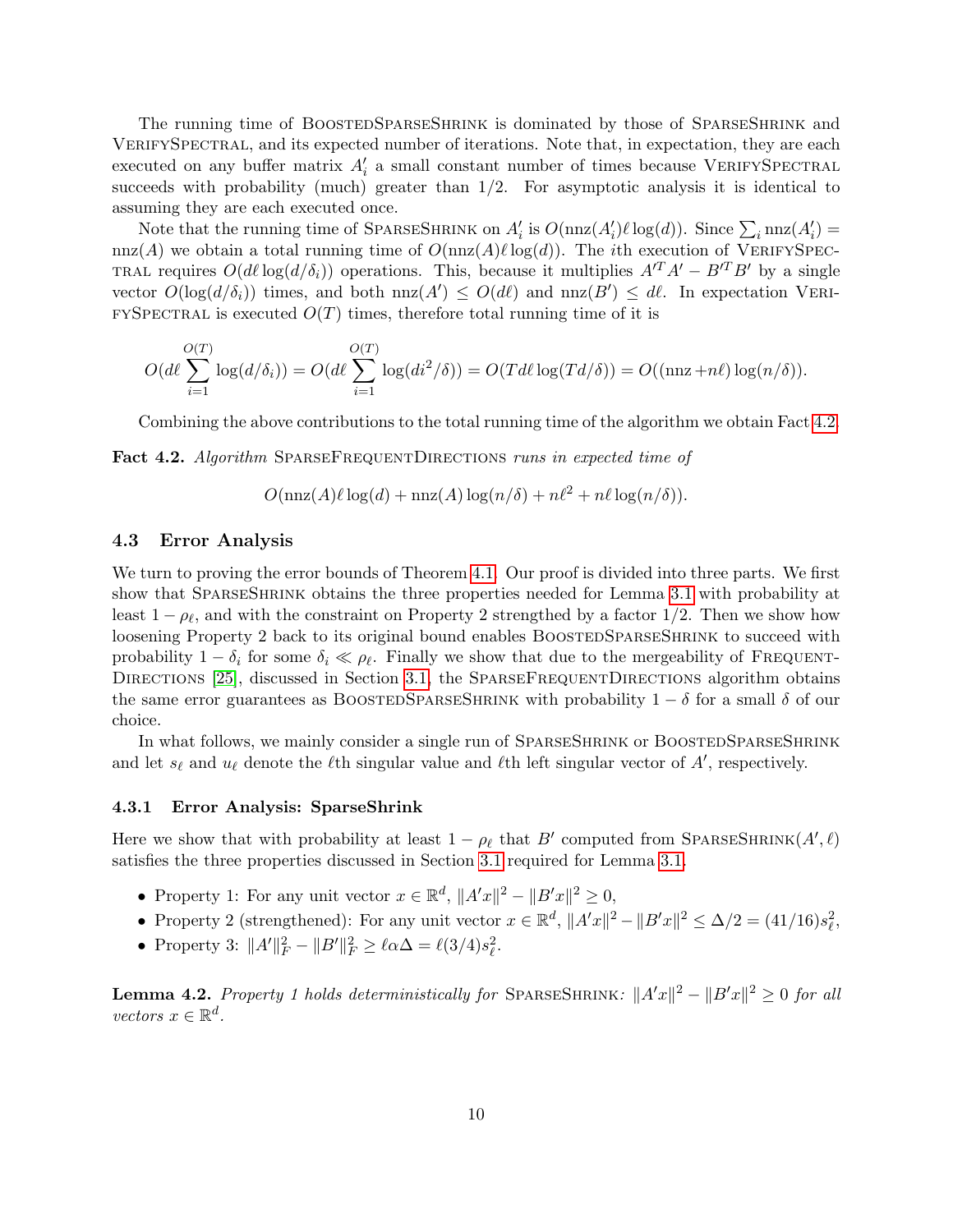*Proof.* Let  $P = Z^T A'$  be as defined in SPARSESHRINK. Consider an arbitrary unit vector  $x \in \mathbb{R}^d$ , and let  $y = A'x$ .

$$
||A'x||^2 - ||Px||^2 = ||A'x||^2 - ||Z^T A'x||^2 = ||y||^2 - ||Z^T y||^2
$$
  
= 
$$
||(I - ZZ^T)y||^2 \ge 0
$$

and

$$
||Px||^2 - ||B'x||^2 = \lambda_{\ell}^2 \sum_{i=1}^{\ell} \langle x, v_i \rangle^2 \ge 0,
$$

therefore  $||A'x||^2 - ||B'x||^2 = (||A'x||^2 - ||Px||^2) + (||Px||^2 - ||B'x||^2) \ge 0.$ 

<span id="page-10-0"></span>**Lemma 4.3.** With probability at least  $1 - \rho_{\ell}$ , Property 2 holds for SPARSESHRINK: for any unit vector  $x \in \mathbb{R}^d$ ,  $||A'x||^2 - ||B'x||^2 \le 41/16 s_\ell^2$ .

*Proof.* Consider an arbitrary unit vector  $x \in \mathbb{R}^d$ , and note that

$$
||A'x||2 - ||B'x||2 = (||A'x||2 - ||Px||2) + (||Px||2 - ||B'x||2).
$$

We bound each term individually. The first term is bounded as

$$
||A'x||^2 - ||Px||^2 = x^T(A'^T A' - P^T P)x \tag{1}
$$

$$
\leq \|A^T A' - P^T P\|_2 \tag{2}
$$

 $\Box$ 

$$
= \|A'^T A' - A'^T Z Z^T A'\|_2 \tag{3}
$$

$$
= \|A^{T}(I - ZZ^{T})A'\|_{2}
$$
\n(4)

$$
= \|A^{T}(I - ZZ^{T})^{T}(I - ZZ^{T})A'\|_{2}
$$
\n(5)

$$
= \|(I - ZZ^T)A'\|_2^2 \tag{6}
$$

$$
\leq 25/16 \ s_{\ell+1}^2 \leq 25/16 \ s_{\ell}^2. \tag{7}
$$

Where transition 5 is true because  $(I - ZZ^T)$  is a projection. Transition 7 also holds by the spectral norm error bound of [\[29\]](#page-17-1) for  $\varepsilon = 1/4$ . To bound the second term, note that  $||Px|| = ||Z^T A'x|| =$  $||\Lambda V^T x||$ , since  $[H, \Lambda, V] =$  SVD $(P, \ell)$  as defined in SPARSESHRINK.

$$
||Px||^2 - ||B'x||^2 = \sum_{i=1}^{\ell} \lambda_i^2 \langle x, v_i \rangle^2 - \sum_{i=1}^{\ell} \tilde{\lambda}_i^2 \langle x, v_i \rangle^2 = \sum_{i=1}^{\ell} (\lambda_i^2 - \tilde{\lambda}_i^2) \langle x, v_i \rangle^2 = \sum_{i=1}^{\ell} \lambda_{\ell}^2 \langle x, v_i \rangle^2 \le \lambda_{\ell}^2 \le s_{\ell}^2,
$$

where last inequality follows by the Courant-Fischer min-max principle, i.e. as  $\lambda_{\ell}$  is the  $\ell$ th singular value of the projection of A' onto Z, then  $\lambda_\ell \leq s_\ell$ . Summing the two terms yields  $||A'x||^2 - ||B'x||^2 \leq$  $41/16 \; s_{\ell}^2.$ 

The original bound  $||A'^T A' - B'^T B'||_2 \le \Delta = 41/8 s_\ell^2$  discussed in Section [4.1](#page-7-1) is also immediately satisfied.

**Lemma 4.4.** With probability at least  $1-\rho_\ell$ , Property 3 holds for SPARSESHRINK:  $\|A'\|_F^2 - \|B'\|_F^2 \ge$  $\ell(3/4)s_{\ell}^2$ .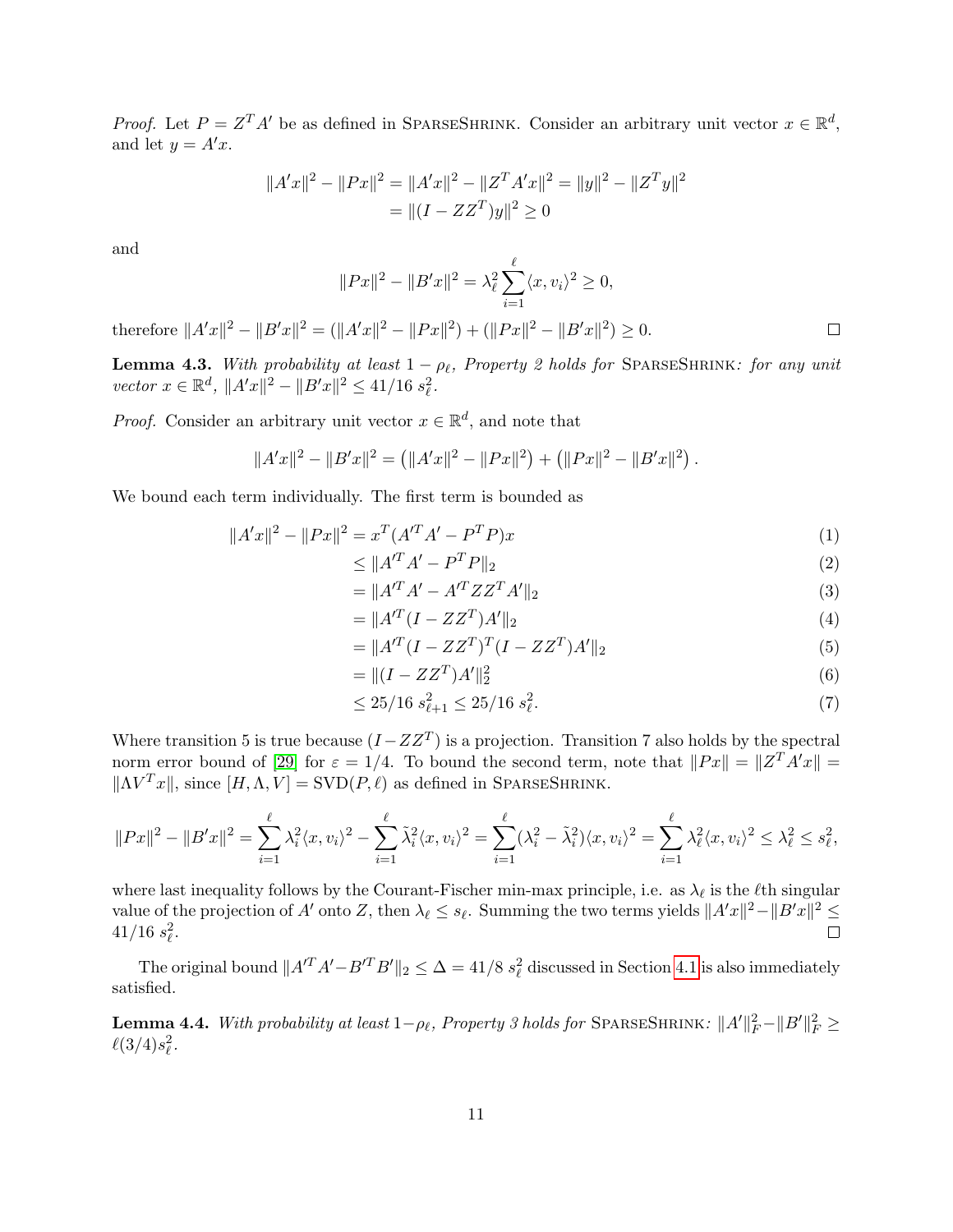Proof.

$$
||A'||_F^2 - ||P||_F^2 = ||A'||_F^2 - ||Z^T A'||_F^2 = ||A' - Z Z^T A'||_F^2 \ge 0
$$

In addition,

$$
||P||_F^2 - ||B'||_F^2 = \ell \lambda_\ell^2 \ge \ell(3/4)s_\ell^2
$$

.

The last inequality holds by the per vector error bound of [\[29\]](#page-17-1) for  $i = \ell$  and  $\varepsilon = 1/4$ , i.e.  $|u_{\ell}^T A' A'^T u_{\ell} - z_{\ell}^T A' A'^T z_{\ell}| = |s_{\ell}^2 - \lambda_{\ell}^2| \leq 1/4s_{\ell+1}^2 \leq 1/4s_{\ell}^2$ , which means  $\lambda_{\ell}^2 \geq 3/4 s_{\ell}^2$ . Therefore

$$
||A'||_F^2 - ||B'||_F^2 = (||A'||_F^2 - ||P||_F^2) + (||P||_F^2 - ||B'||_F^2) \ge \ell(3/4)s_\ell^2.
$$

 $\Box$ 

#### 4.3.2 Error Analysis: BoostedSparseShrink and SparseFrequentDirections

We now consider the BOOSTEDSPARSESHRINK algorithm, and the looser version of Property 2 (the original version) as

• Property 2: For any unit vector  $x \in \mathbb{R}^d$ ,  $||A'x||^2 - ||B'x||^2 \leq \Delta = (41/8)s_\ell^2$ .

By invoking VERIFYSPECTRAL $((A'^T A' - B'^T B')/(\Delta/2), \delta)$ , then VERIFYSPECTRAL always returns TRUE if  $||A^T A' - B^T B'||_2 \le \Delta/2$  (as is true of the input with probability at least  $1-\rho_\ell$  by Lemma [4.3\)](#page-10-0), and VERIFYSPECTRAL catches a failure event where  $||A^T A' - B^T B'||_2 \ge \Delta$  with probability at least  $1-\delta_i$  by Lemma [4.1.](#page-8-0) As discussed in Section [4.1](#page-7-1) all invocations of VERIFYSPECTRAL succeed with probability at most  $1 - \delta$ , hence all runs of BOOSTEDSPARSESHRINK succeed and satisfy Property 2 (as well as Properties 1 and 3) with  $\alpha = 6/41$  and  $\Delta = 41/8 s_\ell^2$ , and with probability at least  $1 - \delta$ . Finally, we can invoke the mergeability property of FREQUENTDIRECTIONS [\[25\]](#page-16-14) and Lemma [3.1](#page-4-0) to obtain the error bounds in our main result, Theorem [4.1.](#page-7-0)

## 5 Experiments

In this section we empirically validate that SPARSEFREQUENTDIRECTIONS matches (and often improves upon) the accuracy of FREQUENTDIRECTIONS, while running significantly faster on sparse real and synthetic datasets.

We do not implement SPARSEFREQUENTDIRECTIONS exactly as described above. Instead we directly call SPARSESHRINK in Algorithm [2](#page-6-0) in place of BOOSTEDSPARSESHRINK. The randomized error analysis of SimultaneousIteration indicates that we may occasionally miss a subspace within a call of SIMULTANEOUSITERATION and hence SPARSESHRINK; but in practice this is not a catastrophic event, and as we will observe, does not prevent SparseFrequentDirections from obtaining small empirical error.

The empirical comparison of FREQUENTDIRECTIONS to other matrix sketching techniques is now well-trodden [\[17,](#page-16-3) [7\]](#page-15-9). FREQUENTDIRECTIONS (and, as we observe, by association SPARSEFREquentDirections) has much smaller error than other sketching techniques which operate in a stream. However, FREQUENTDIRECTIONS is somewhat slower by a factor of the sketch size  $\ell$  up to some leading coefficients. We do not repeat these comparison experiments here.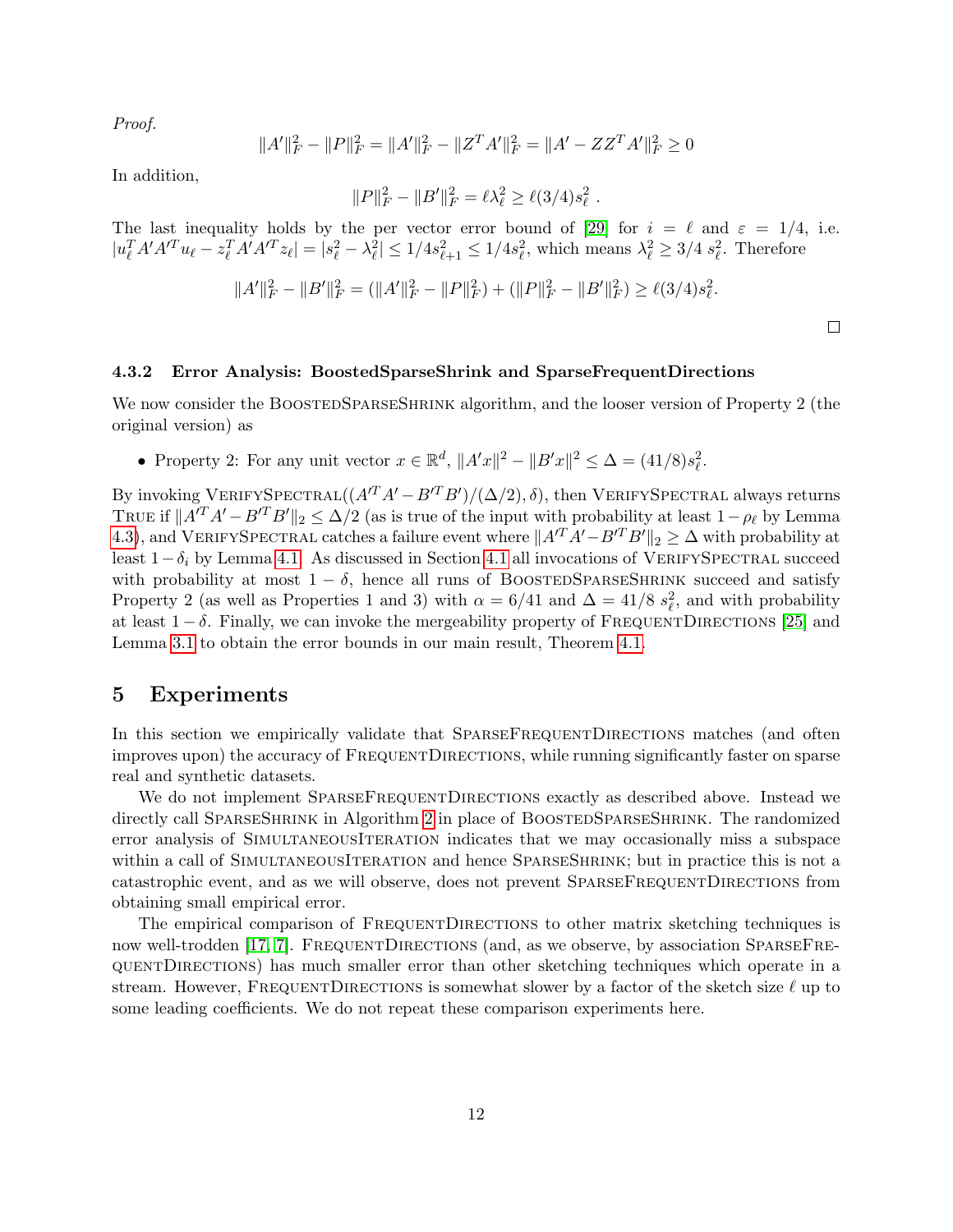|                      | default     | range                            |
|----------------------|-------------|----------------------------------|
| datapoints $(n)$     | 10000       | $10^4 - 6 \times 10^4$           |
| dimension $(d)$      | 1000        | $\frac{10^3 - 6 \times 10^3}{ }$ |
| sketch size $(\ell)$ | 50          |                                  |
| nnz per row          | $^{\prime}$ |                                  |

Table 1: Parameter values

<span id="page-12-0"></span>**Setup** We ran all the algorithms under a common implementation framework to test their relative performance as accurately as possible. We ran the experiments on an Intel(R) Core(TM) 2.60 GHz CPU with 64GB of RAM running Ubuntu 14.04.3. All algorithms were coded in C, and compiled using gcc 4.8.4. All linear algebra operation on dense matrices (such as SVD) invoked those implemented in LAPACK.

**Datasets** We compare the performance of the two algorithms on both synthetic and real datasets. Each dataset is an  $n \times d$  matrix A containing n datapoints in d dimensions.

The real dataset is part of the 20 Newsgroups dataset [\[22\]](#page-16-15), that is a collection of approximately 20,000 documents, partitioned across 20 different newsgroups. However we use the 'by date' version of the data, where features (columns) are tokens and rows correspond to documents. This data matrix is a zero-one matrix with 11,314 rows and 117,759 columns. In our experiment, we use the transpose of the data and picked the first  $d = 3000$  columns, hence the subset matrix has  $n = 117,759$  rows and  $d = 3000$  columns; roughly 0.15% of the subset matrix is non-zeros.

The synthetic data generates n rows i.i.d. Each row receives exactly  $z \ll d$  non-zeros (with default  $z = 100$  and  $d = 1000$ , with the remaining entries as 0. The non-zeros are chosen as either 1 or −1 at random. Each non-zero location is chosen without duplicates among the columns. The first 1.5z columns (e.g., 150), the "head", have a higher probability of receiving a non-zero than the last  $d - 1.5z$  columns, the "tail". The process to place a non-zero first chooses the head with probability 0.9 or the tail with probability 0.1. For whichever set of columns it chooses (head or tail), it places the non-zero uniformly at random among those columns.

**Measurements** Each algorithm outputs a sketch matrix B of  $\ell$  rows. For each of our experiments, we measure the efficiency of algorithms against one parameter and keep others fixed at a default value. Table [1](#page-12-0) lists all parameters along with their default value and the range they vary in for synthetic dataset. We measure the accuracy of the algorithms with respect to:

- Projection Error:  $\mathsf{proj\text{-}err} = ||A \pi_{B_k}(A)||_F^2/||A A_k||_F^2,$
- Covariance Error:  $\mathsf{cov}\text{-}\mathsf{err} = ||A^T A B^T B||_2 / ||A||_F^2$ ,
- Runtime in seconds.

In all experiments, we have set  $k = 10$ . Note that proj-err is always larger than 1, and for FREQUENT-DIRECTIONS and SPARSEFREQUENTDIRECTIONS the cov-err is always smaller than  $1/(\frac{6}{41}\ell - k)$  due to our error guarantees.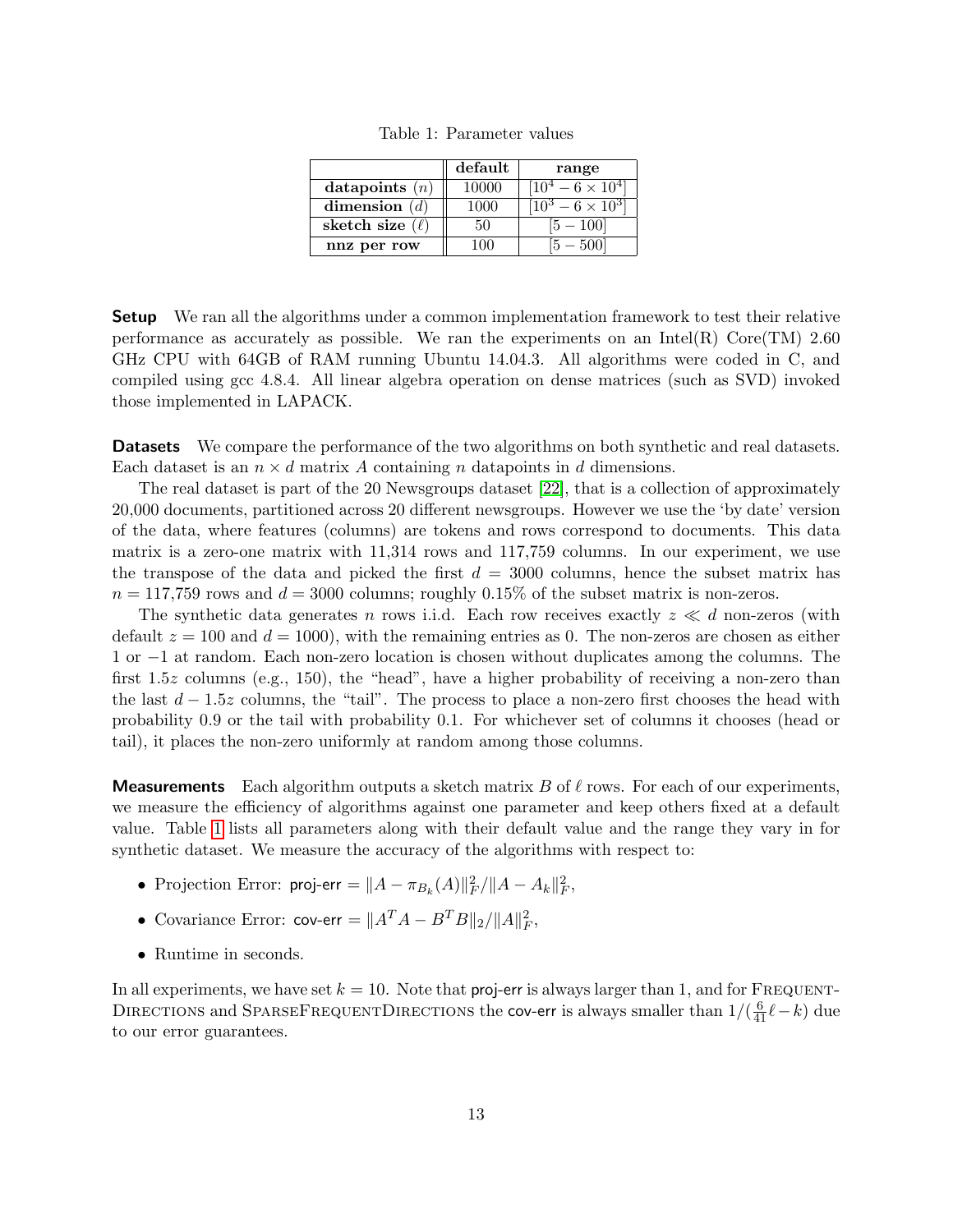

<span id="page-13-0"></span>Table 2: Comparing performance of FREQUENTDIRECTIONS and SPARSEFREQUENTDIRECTIONS on synthetic data. Each column reports the measurement against one parameter; ordered from left to right it is number of datapoints  $(n)$ , dimension  $(d)$ , sketch size  $(\ell)$ , and number of non-zeros (nnz) per row. Table [1](#page-12-0) lists default value of all parameters.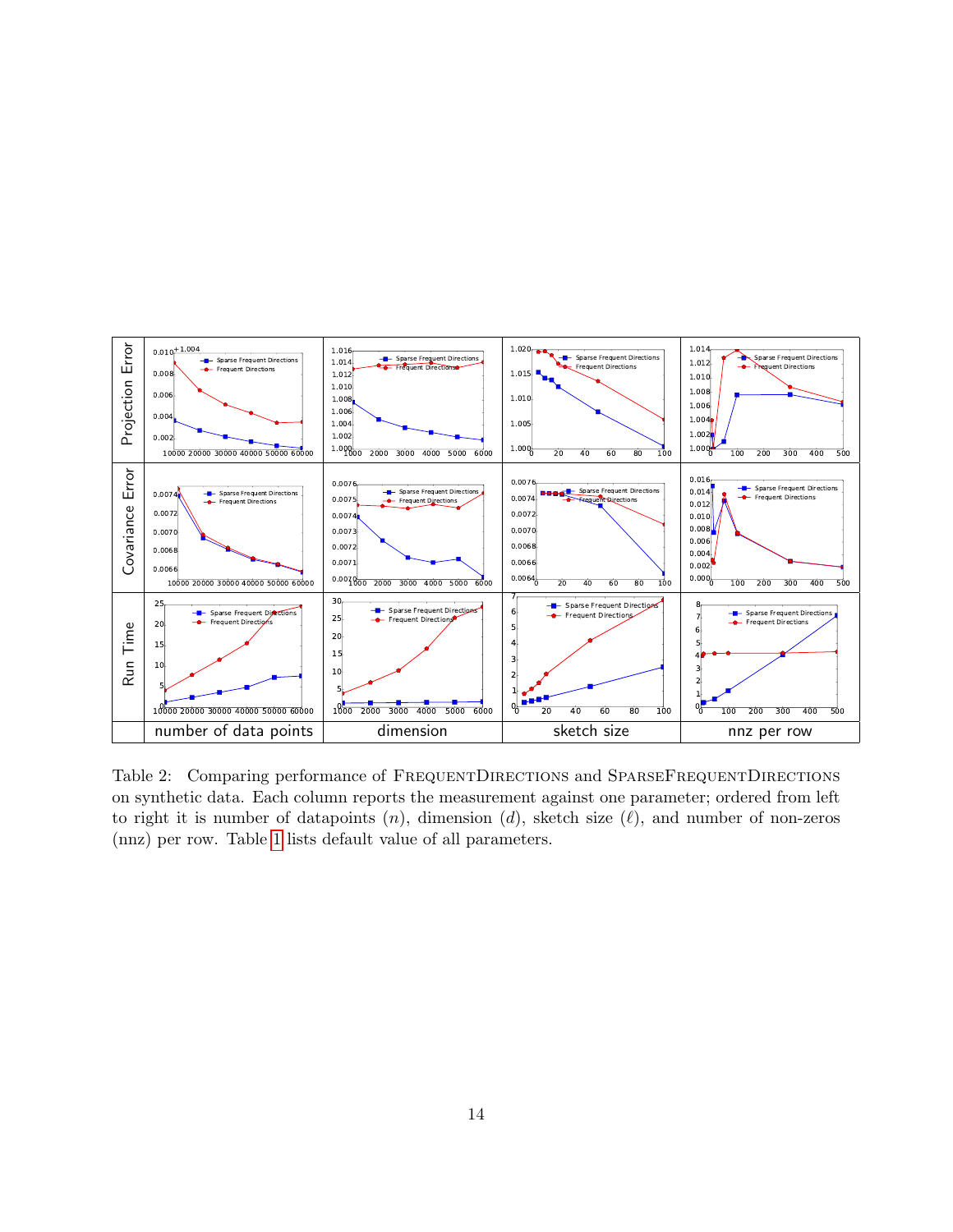

<span id="page-14-0"></span>Figure 1: Comparing performance of FREQUENTDIRECTIONS and SPARSEFREQUENTDIRECTIONS on 20 Newsgroups dataset. We plot Projection Error, Covariance Error, and Run Time as a function of sketch size  $(\ell)$ .

### 5.1 Observations

By considering Table [2](#page-13-0) on synthetic data and Figure [1](#page-14-0) on the real data, we can vary and learn many aspects of the runtime and accuracy of SPARSEFREQUENTDIRECTIONS and FREQUENTDI-RECTIONS.

Runtime Consider the last row of Table [2,](#page-13-0) the "Run Time" row, and the last column of Figure [1.](#page-14-0) SparseFrequentDirections is clearly faster than FrequentDirections for all datasets, except when the synthetic data becomes dense in the last column of the "Run Time" row, where  $d =$ 1000 and nnz per row = 500 in the right-most data point. For the default values the improvement is between about a factor of 1.5x and  $2x$ , but when the matrix is very sparse the improvement is 10x or more. Very sparse synthetic examples are seen in the left data points of the last column, and in the right data points of the second column, of the "Run Time" row.

In particular, these two plots (the second and fourth columns of the "Run Time" row) really demonstrate the dependence of SPARSEFREQUENTDIRECTIONS on  $nnz(A)$  and of FREQUENTDI-RECTIONS on  $n \cdot d$ . In the last column, we fix the matrix size n and d, but increase the number of non-zeros  $nnz(A)$ ; the runtime of FREQUENTDIRECTIONS is basically constant, while for SPARSE-FREQUENTDIRECTIONS it grows linearly. In the second column, we fix n and  $nnz(A)$ , but increase the number of columns  $d$ ; the runtime of FREQUENTDIRECTIONS grows linearly while the runtime for SPARSEFREQUENTDIRECTIONS is basically constant.

These algorithms are designed for datasets with extremely large values of  $n$ ; yet we only run on datasets with n up to 60,000 in Table [2,](#page-13-0) and  $117,759$  in Figure [1.](#page-14-0) However, both FREQUENTDIrections and SparseFrequentDirections have runtime that grows linearly with respect to the number of rows (assuming the sparsity is at an expected fixed rate per row for SPARSEFREQUENT-DIRECTIONS). This can also be seen empirically in the first column of the "Run Time" row where, after a small start-up cost, both FrequentDirections and SparseFrequentDirections grow linearly as a function of the number of data points  $n$ . Hence, it is valid to directly extrapolate these results for datasets of increased n.

Accuracy We will next discuss the accuracy, as measured in Projection Error in the top row of Table [2](#page-13-0) and left plot of Figure [1,](#page-14-0) and in Covariance Error in the middle row of Table [2](#page-13-0) and middle plot of Figure [1.](#page-14-0) We observe that both FrequentDirections and SparseFrequentDirections obtain very small error (much smaller than upper bounded by the theory), as has been observed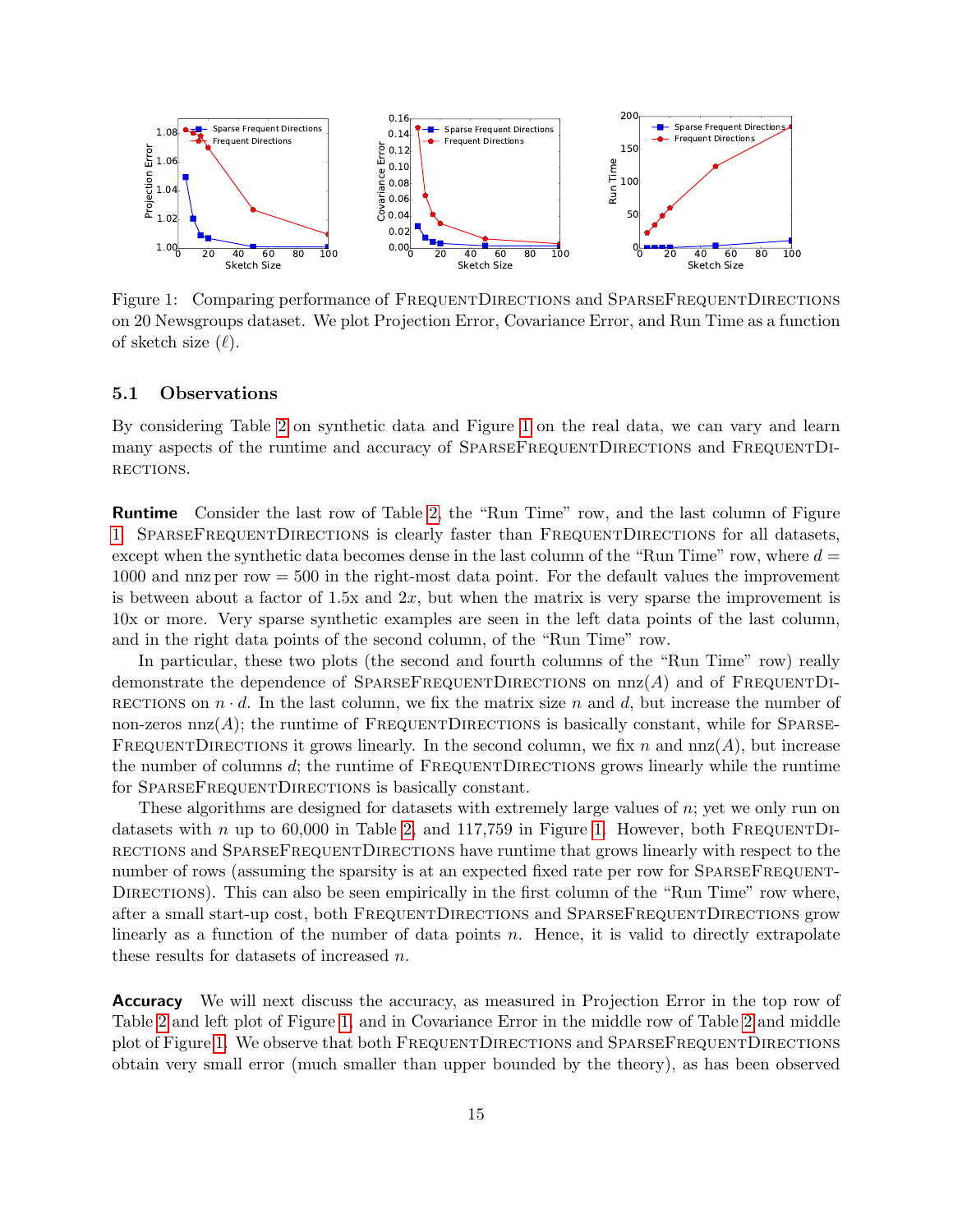elsewhere [\[17,](#page-16-3) [7\]](#page-15-9). Moreover, the error for SPARSEFREQUENTDIRECTIONS always nearly matches, or improves over FrequentDirections. We can likely attribute this improvement to being able to process more rows in each batch, and hence needing to perform the shrinking operation fewer overall times. The one small exception to SPARSEFREQUENTDIRECTIONS having less Covariance Error than FREQUENTDIRECTIONS is for extreme sparse datasets in the leftmost data points of Table [2,](#page-13-0) last column – we attribute this to some peculiar orthogonality of columns with near equal norms due to extreme sparsity.

## References

- <span id="page-15-1"></span>[1] Nick Asendorf, Madison McGaffin, Matt Prelee, and Ben Schwartz. Algorithms for completing a user ratings matrix.
- <span id="page-15-7"></span>[2] Christos Boutsidis, Petros Drineas, and Malik Magdon-Ismail. Near optimal column-based matrix reconstruction. In Foundations of Computer Science, 2011 IEEE 52nd Annual Symposium on, pages 305–314. IEEE, 2011.
- <span id="page-15-5"></span>[3] Christos Boutsidis, Michael W Mahoney, and Petros Drineas. An improved approximation algorithm for the column subset selection problem. In Proceedings of the 20th Annual ACM-SIAM Symposium on Discrete Algorithms, 2009.
- <span id="page-15-8"></span>[4] Christos Boutsidis and David P Woodruff. Optimal cur matrix decompositions. In Proceedings of the 46th Annual ACM Symposium on Theory of Computing, pages 353–362. ACM, 2014.
- <span id="page-15-10"></span>[5] Matthew Brand. Incremental singular value decomposition of uncertain data with missing values. In Computer Vision—ECCV 2002, pages 707–720. Springer, 2002.
- <span id="page-15-2"></span>[6] Kenneth L. Clarkson and David P. Woodruff. Low rank approximation and regression in input sparsity time. In Proceedings of the 45th Annual ACM Symposium on Symposium on Theory of Computing, 2013.
- <span id="page-15-9"></span>[7] Amey Desai, Mina Ghashami, and Jeff M Phillips. Improved practical matrix sketching with guarantees. arXiv preprint arXiv:1501.06561, 2015.
- <span id="page-15-6"></span>[8] Amit Deshpande and Santosh Vempala. Adaptive sampling and fast low-rank matrix approximation. In Approximation, Randomization, and Combinatorial Optimization. Algorithms and Techniques, 2006.
- <span id="page-15-0"></span>[9] Inderjit S Dhillon and Dharmendra S Modha. Concept decompositions for large sparse text data using clustering. Machine learning, 42(1-2):143–175, 2001.
- <span id="page-15-4"></span>[10] Petros Drineas and Ravi Kannan. Pass efficient algorithms for approximating large matrices. In Proceedings of the 14th Annual ACM-SIAM Symposium on Discrete Algorithms, 2003.
- <span id="page-15-3"></span>[11] Petros Drineas, Ravi Kannan, and Michael W. Mahoney. Fast monte carlo algorithms for matrices ii: Computing a low-rank approximation to a matrix. SIAM Journal on Computing, 36(1):158–183, 2006.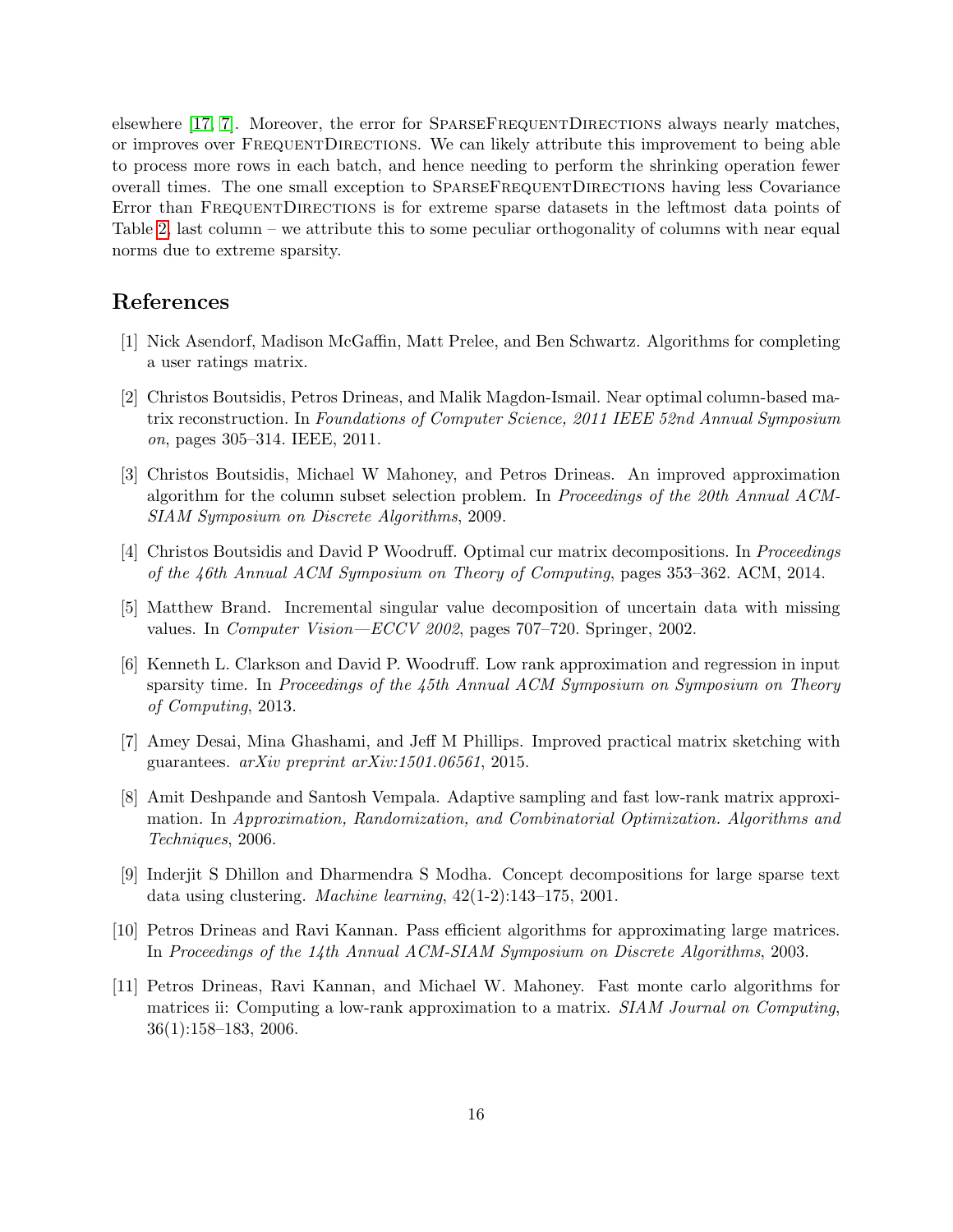- <span id="page-16-6"></span>[12] Petros Drineas, Ravi Kannan, and Michael W Mahoney. Fast monte carlo algorithms for matrices iii: Computing a compressed approximate matrix decomposition. *SIAM Journal on* Computing, 36(1):184–206, 2006.
- <span id="page-16-0"></span>[13] Petros Drineas, Iordanis Kerenidis, and Prabhakar Raghavan. Competitive recommendation systems. In Proceedings of the thiry-fourth annual ACM symposium on Theory of computing, pages 82–90. ACM, 2002.
- <span id="page-16-7"></span>[14] Petros Drineas, Michael W. Mahoney, and S. Muthukrishnan. Relative-error cur matrix decompositions. SIAM Journal on Matrix Analysis and Applications, 30(2):844–881, 2008.
- <span id="page-16-5"></span>[15] Petros Drineas, Michael W Mahoney, S Muthukrishnan, and Tamás Sarlós. Faster least squares approximation. Numerische Mathematik, 117:219–249, 2011.
- <span id="page-16-4"></span>[16] Alan Frieze, Ravi Kannan, and Santosh Vempala. Fast monte-carlo algorithms for finding low-rank approximations. Journal of the ACM (JACM), 51(6):1025–1041, 2004.
- <span id="page-16-3"></span>[17] Mina Ghashami, Edo Liberty, Jeff M Phillips, and David P Woodruff. Frequent directions: Simple and deterministic matrix sketching. arXiv preprint arXiv:1501.01711, 2015.
- <span id="page-16-12"></span>[18] Mina Ghashami and Jeff M Phillips. Relative errors for deterministic low-rank matrix approximations. In Proceedings of 25th ACM-SIAM Symposium on Discrete Algorithms, 2014.
- <span id="page-16-1"></span>[19] Gene H Golub and Charles F Van Loan. Matrix computations, volume 3. JHUP, 2012.
- <span id="page-16-13"></span>[20] Nathan Halko, Per-Gunnar Martinsson, and Joel A Tropp. Finding structure with randomness: Probabilistic algorithms for constructing approximate matrix decompositions. *SIAM review*, 53(2):217–288, 2011.
- <span id="page-16-10"></span>[21] Peter Hall, David Marshall, and Ralph Martin. Incremental eigenanalysis for classification. In Proceedings of the British Machine Vision Conference, 1998.
- <span id="page-16-15"></span>[22] Ken Lang. Newsweeder: Learning to filter netnews. In Proceedings of the Twelfth International Conference on Machine Learning, pages 331–339, 1995.
- <span id="page-16-11"></span>[23] A Levey and Michael Lindenbaum. Sequential karhunen-loeve basis extraction and its application to images. Image Processing, IEEE Transactions on, 9(8):1371–1374, 2000.
- <span id="page-16-2"></span>[24] Edo Liberty. Simple and deterministic matrix sketching. In Proceedings of the 19th ACM SIGKDD International Conference on Knowledge Discovery and Data Mining, 2013.
- <span id="page-16-14"></span>[25] Edo Liberty. Simple and deterministic matrix sketching. In Proceedings of the 19th ACM SIGKDD International Conference on Knowledge Discovery and Data Mining, 2013.
- <span id="page-16-9"></span>[26] Edo Liberty, Franco Woolfe, Per-Gunnar Martinsson, Vladimir Rokhlin, and Mark Tygert. Randomized algorithms for the low-rank approximation of matrices. Proceedings of the National Academy of Sciences, 104(51):20167–20172, 2007.
- <span id="page-16-8"></span>[27] Michael W Mahoney and Petros Drineas. Cur matrix decompositions for improved data analysis. Proceedings of the National Academy of Sciences, 106(3):697–702, 2009.